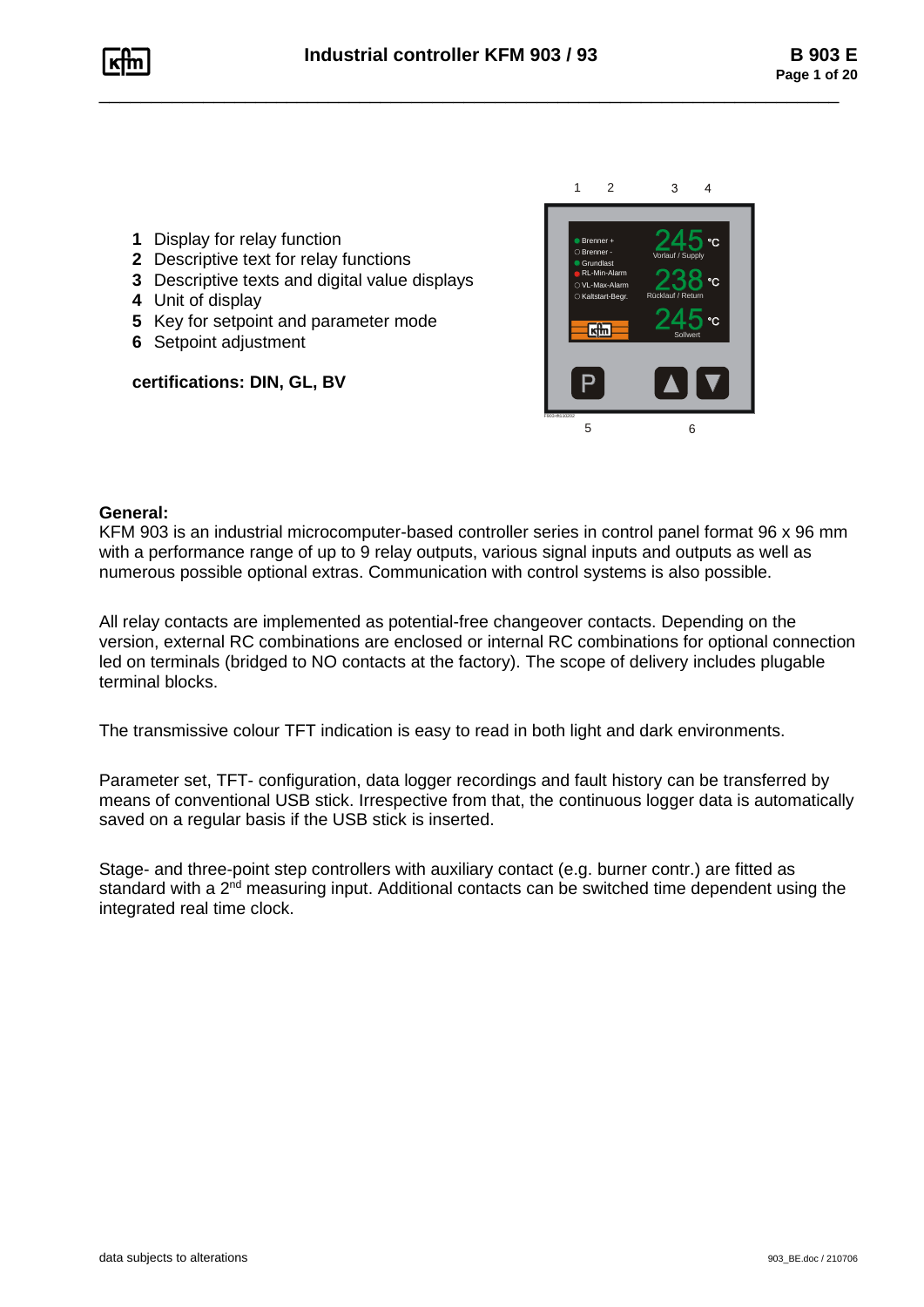## **Content**

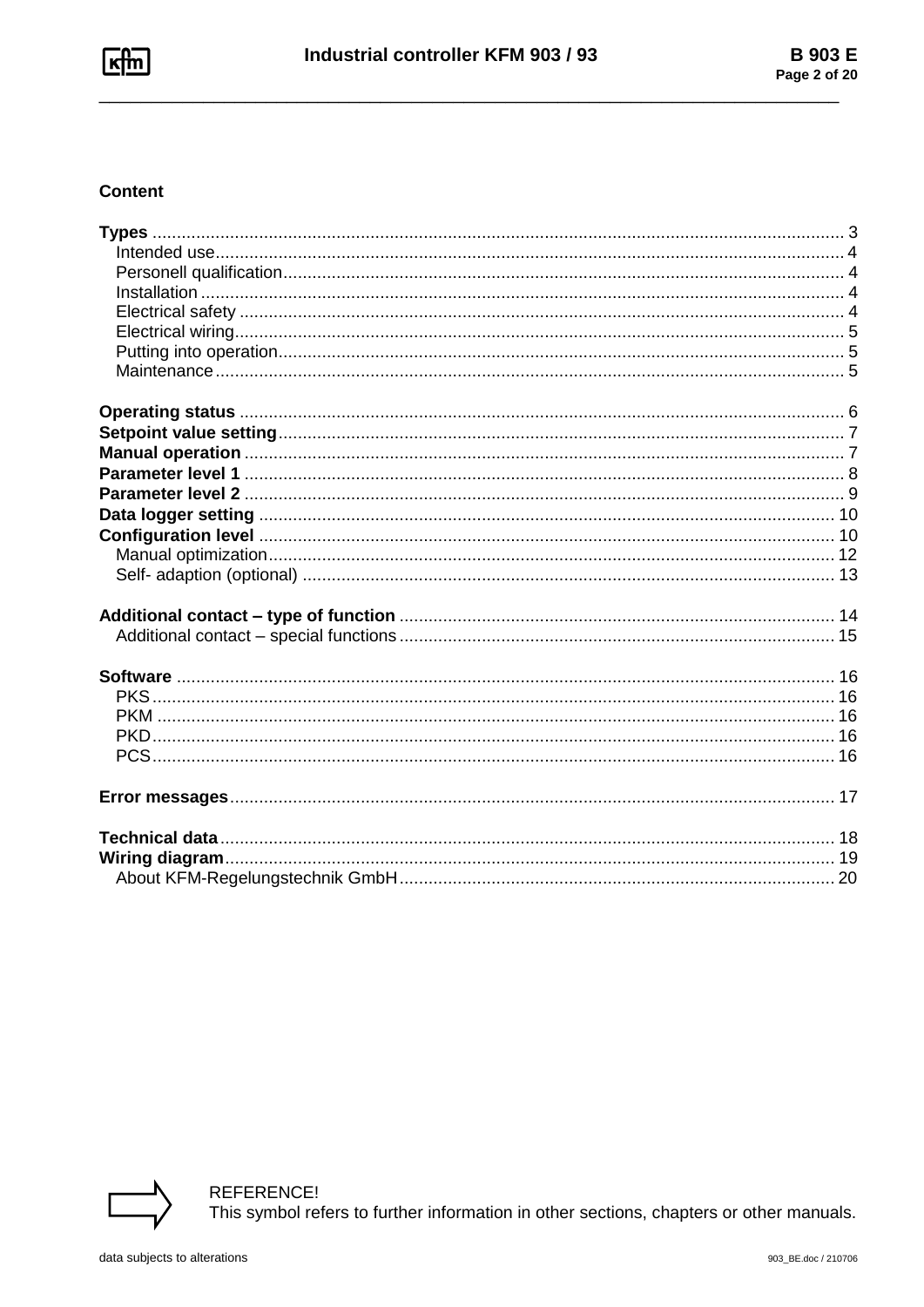# **Types:**

| <b>Types</b> (depending on configuration): | Type             |
|--------------------------------------------|------------------|
| <b>Text-indicator</b>                      | 903000           |
| Indicator                                  | 90301.           |
| Single-stage controller                    | 9031             |
| Two-stage controller                       | 9032             |
| Three-point controller                     | 9033             |
| Positioner / follow-up controller          | 9034             |
| Two-point PID controller                   | 9035             |
| Three-point PID controller                 | 9036             |
| Three-point step controller                | 9037             |
| Continuous controller                      | 9038             |
| Continuous controller with 2 outputs       | 9039             |
| Sub-types:                                 | suffix           |
| <b>Basic function</b>                      | 00               |
| Basic function + 18 add. contacts          | 0108             |
| Basic function double, triple,             |                  |
| quadruple                                  | 20,30,40         |
| Logic output 0/24V max 40mA                | L                |
| <b>Function extensions:(*)</b>             |                  |
| Difference controller                      | 991d             |
| <b>Limitation controller</b>               | 991g             |
| Cascade controller                         | 991k             |
| Program controller                         | 991 <sub>p</sub> |
| Ramp setpoint                              | 991r             |
| Malfunction modul                          | 991s             |
| Stage controller                           | 991t             |
| Additional devices:(*)                     |                  |
| Additional analog inputs                   | (99) a.          |
| External setpoint incl. switching          | (99) bwa.        |
| Second setpoint incl. switching            | (99) bwz.        |
| Binary inputs for special functions        | (99) b           |
| Further additional contacts                | $(99)$ f         |
| Analog signal outputs                      | $(99)$ o.        |
| external module for Profibus, Modbus,      |                  |
| Ethernet                                   | (99) s           |



see also data sheets 99..

| <b>Measuring inputs:</b><br>(max. 8, depending on version)                     | Type suffix    |
|--------------------------------------------------------------------------------|----------------|
| Pt100 / standard signal,<br>$-200+800^{\circ}C/$ adjustable<br>Thermal element | without (or 0) |
| NiCr-Ni (K) 01200°C                                                            |                |
| Fe-CuNi (J)0 900°C,<br>PtRh-Pt (S)01700°C                                      | ατ             |
| Remote resistance transmitter<br>$0100/1000\Omega$                             |                |

Feature for meas. input 2 with equipment external setpoint:

Standard signal configurable to ext. setpoint value, the Pt100 input is extra usable

### **Ranges:**

Pt 100: -200..+800°C, switchable to °F, standard signal: Display adjustable -999 to 9999, setpoint range can be limited via menu

### **Binary inputs:**

Max. 20 inputs, alt. for potential-free contacts or for ext. voltage 0 / 24V, for status messages (can optionally be saved) or control functions.

### **Displays:**

Max. 4-four-digit value displays with selectable decimal point, each including adjustable descriptive text and unit of display, optional add. message texts with time stamp, custom display masks also with real-time graphical representation, up to 9 displays for relay functions incl. freely adjustable description texts.

### **Outputs:**

Up to 9 relays as setting outputs or additional contacts, with potential-free changeover contacts, switching power 250V 2A incl. spark extinction (on the N.O. contact) up to 6 continuous outputs 0/4...20mA, 0/2...10V (load  $\leq$  500  $\Omega$ ), as setting or signal output up to 3 logic outputs 0/24V max. 40 mA, alternatively 16 outputs open collector, max 24 V / 100 mA



*External malfunction alarm display: see sheet 826..*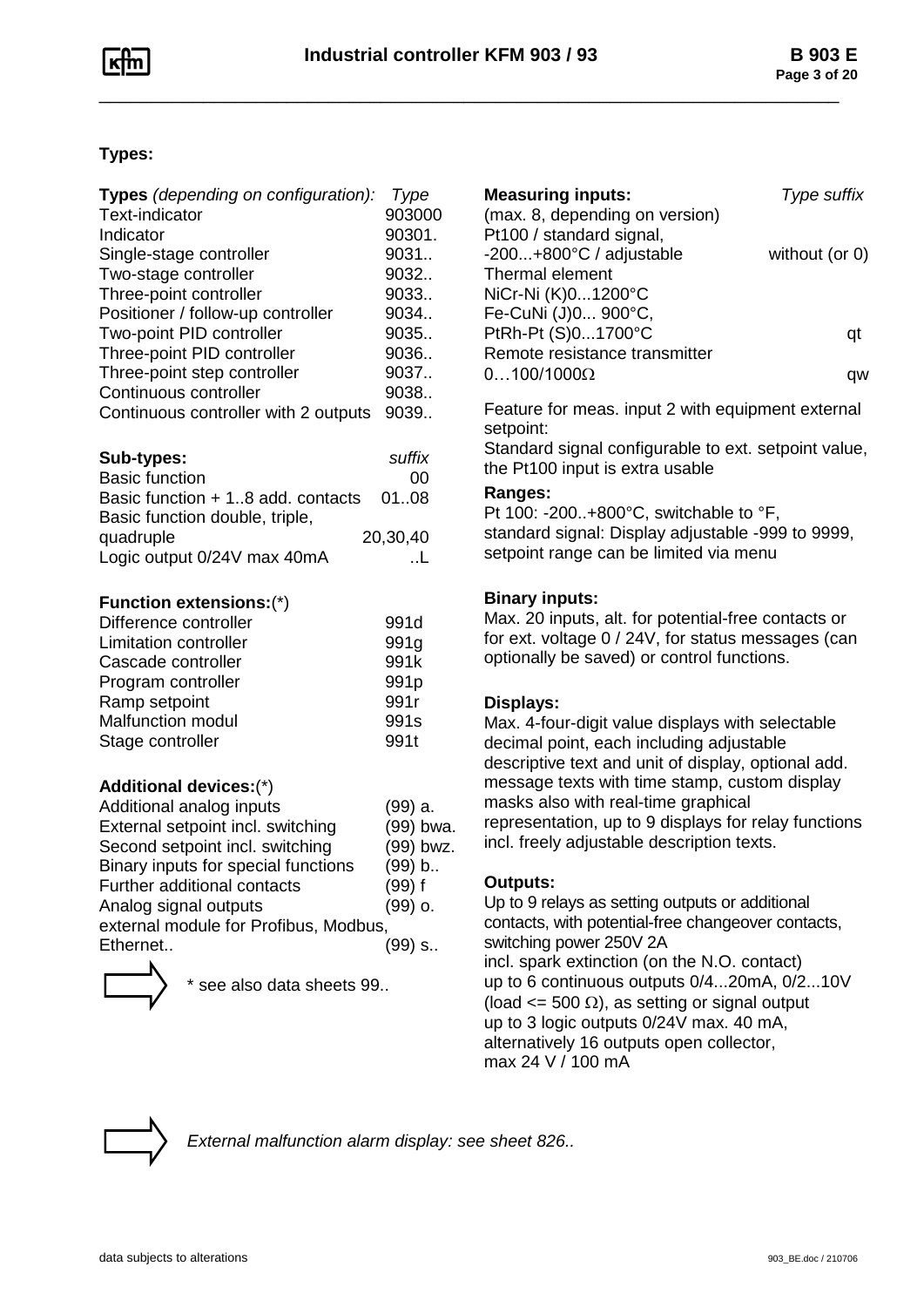#### **Intended use**

The device is intended, in accordance to the technical data, for measuring- and control functions in industrial environments.

Any other use or usage beyond this scope is not considered as intended.

The device is constructed in accordance to the current standards and directives and complies with safety regulations.

Nevertheless, improper use can result in danger to life or property damages.

In order to avoid risks, the device must be used for the intended use in a proper safety condition and in compliance with the delivered technical documentation. Application- related dangers can occur also if the device is appropriate or intended used caused for example by missing safety devices or wrong adjustments.

### **Personnel qualification**

This document includes all information necessary for the intended use of the device described therein.

It has been written exlusively for technically qualified personnel who have been specially trained with expertise in automation technology. Understanding these informations and the technically correct implementation of the delivered documentation are required for safe installation, commissioning as well as for safety during operation. Work on the device and the electrical wiring must only be carried out to the extent described by qualified personell.

### **Installation**

Before installation: Inspect the controller for any visible signs of damage caused during transport. Check power supply according to name plate.

Push the housing from the front into the DIN- panel cut-out and secure from behind with the fastening devices supplied.

### **Electrical safety**

- All electrical lines of the device must be disconnected during installation/dismantling, service- and repair work.
- Load circuits must be fused for the maximum load (see technical data).
- •The device is not suitable for installation in areas with an explosion hazard.
- • In addition to a faulty installation, also incorrectly (for example by self- adaption) or wrong set parameter values on the device could affect the correct process.
- Safety devices independently from the device should be provided always. The corresponding safety regulations must be observed.
- The operator must be electrostatic discharged (for example by touching a grounded metal object) before plugging or pulling of the connecting cables.
- • During commissioning, the delivery defaults of the device can be different from the designated application. The plant constructor is generally responsible for commissioning.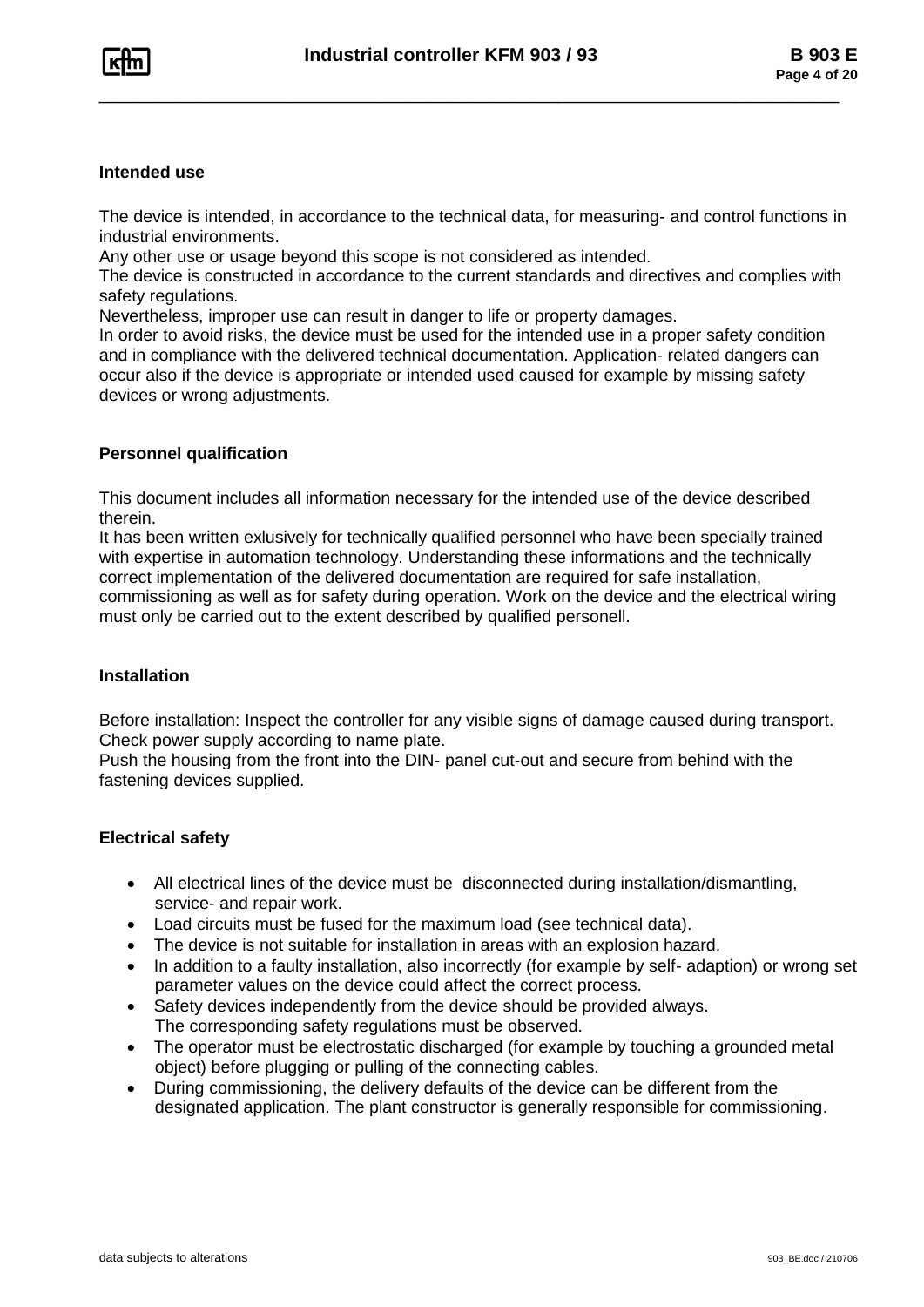

### **Electrical wiring**

- • Plug bar on the back face of the controller; connect up the controller following the wiring diagram on the device.
- •Only the terminal blocks supplied are to be used. Replace existing old terminal blocks.
- For connecting power supply phase wire and neutral wire must not be transposed.
- •Wire cross section max. 1.5 mm<sup>2</sup>
- •Lay input-, output and supply cabling physically seperated and not parallel to one another.
- Use shielded and twisted cables for the measuring-, control- and interface circuits to avoid interferences; Ground the shield properly. Do not lay close to components or cables through which current is flowing.
- Do not loop through ground wires, but connect to a common grounding point in the control cabinet; furthermore, a professional potential equalization must be noted and the lines must be kept as short as possible.
- The DIN VDE 0100 "construction of low-voltage systems" respectively the appropriate country specific regulations (for example on basis of IEC 60364) must be followed for the wiring material, the installation and the electrical wiring.
- • Depending on version and application, possibly mount the enclosed RC-elements (external) or the jumper (internal RC-elements) in accordance to the wiring diagram.



See chapter RC-elements on page 19

### **Putting into operation**

Switch on power supply. Digital display and control lamps (if available) will light up according to the setpoint after some seconds. Adjust set value and check other adjustments.

### **Maintenance**

All electronic controllers in the product range of the manufacturer are virtually maintenance-free. Provided that the controller is correctly installed and put into operation and is protected against mechanical damage and inadmissible operating conditions, it should give years of trouble-free service. In case of faults repair work by the customer should be restricted to the externally accessible leads, connections and components the customer is expressly permitted to deal with himself (bridge circuits, fuses).

All further work, especially on internal components will terminate warranty, makes subsequent inspection and fault repair more difficult and can cause considerable damage to the circuitry.

For repair remittance remove plug board with connected leads on the rear side, loosen fastening devices and remove controller from the panel.

In case of remittance please give precise details of the fault to reduce time and cost of repair.



see chapter error messages on page 17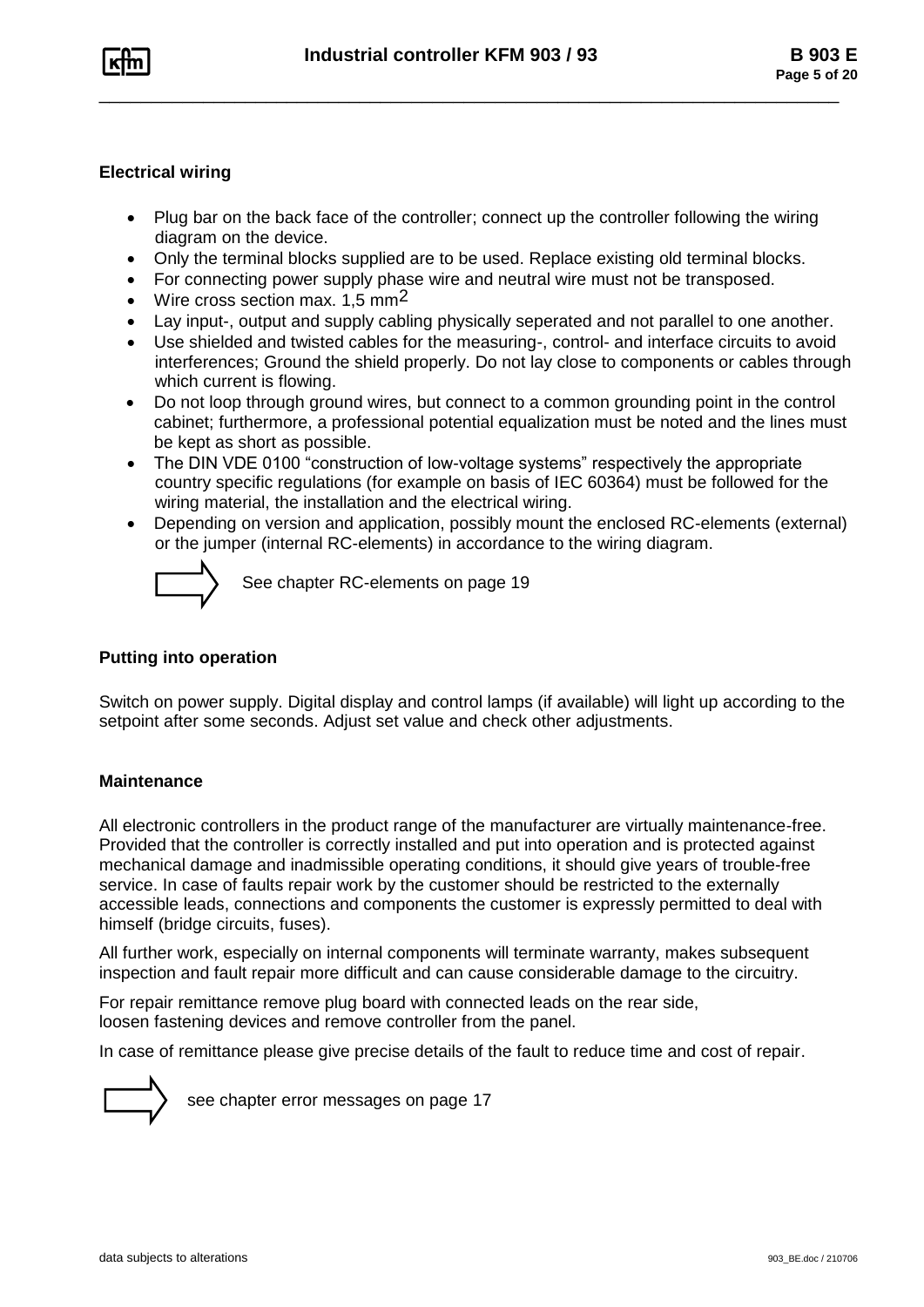## **Operating status:**





Analog values: Depending on the configuration, up to three values in 10 mm size or two values in 10 mm and two values in 3 mm size can be displayed. A dedicated unit for each value can be configured if desired. The corresponding descriptive texts are changeable by means of the PKS PC software.Depending on equipment, the status of the relays is shown at the left side of the display via a coloured circle icon.

In conjunction with the option of binary input messages, the corresponding texts are shown in the two lower 3 mm display lines if the binary inputs are activated. The corresponding value displays are hidden during this time.

The display now shows a list of message texts for all activated binary inputs in the order of their occurrence with date and time. Operating messages are displayed by a circle icon coloured green.Pre- alarm

| Alarmmeldungen S.1 / 2                 |
|----------------------------------------|
| 24.11.02 08:26:53 Wassermangel         |
| 24.11.02 09:34:02 Rauchgas Übertem.    |
| 24.11.02 11:01:32 Übertemperatur Dampf |
| 24.11.02 12:59:56 Druckbegrenzer       |
| 25.11.02 06:00:53 Brenner Betrieb      |
| 25.11.02 06:26:53 Brenner Vollast      |
| 25.11.02 06:26:55 Umwälzpumpe Stufe 1  |
| 25.11.02 06:26:57 Umwälzpumpe Stufe 2  |
| 25.11.02 12:26:53 RL-Min-Alarm         |
|                                        |

| Historie S.1 / 4                       |  |
|----------------------------------------|--|
| 24.11.02 08:26:53 Wassermangel         |  |
| 24.11.02 09:34:02 Wassermangel         |  |
| 24.11.02 11:01:32 Übertemperatur Dampf |  |
| 24.11.02 12:59:56 Übertemperatur Dampf |  |
| 25.11.02 06:00:53 Brenner Betrieb      |  |
| 25.11.02 06:26:53 Brenner Vollast      |  |
| 25.11.02 06:26:55 Umwälzoumpe Stufe 1  |  |
| 25.11.02 06:26:57 Umwälzoumpe Stufe 1  |  |
| 25.11.02 12:26:53 RL-Min-Alarm         |  |

| 400                                                                |       |        |       |                       |      |
|--------------------------------------------------------------------|-------|--------|-------|-----------------------|------|
| 300                                                                |       | ٠<br>c |       |                       |      |
| 200                                                                |       |        |       |                       |      |
| 100                                                                |       | 2      |       |                       |      |
|                                                                    |       |        |       |                       |      |
|                                                                    | 11.00 | 1200   | 13:00 | 4:00<br>22.0514:25:26 | 1500 |
| Sollwert (200)<br><b>Istwert 1 (198)</b><br><b>Istwert 2 (181)</b> |       |        |       |                       |      |

History # : *Briefly* press the - button (*do not* hold)

Message list# : *Briefly* press the - button (*do not* hold)

As message list, but the display shows a list of optionally saved messages (max. 40, oldest one will be overwritten). Furthermore, gone pre- alarms and malfunction messages are marked with a yellow respectively with a red check mark.

Graphical representation# : - *Briefly* press the - button (*do not* hold) Selected values (actual value, setpoint, manipulated variable...) of the controller are displayed as a continuous diagram. A maximum of 2 pages of 4 values each with different scales and recording times is possible. The actual recording cycle is signalised by an ongoing red dot. Vertical yellow lines with grey background for date and time represent recording interruptions.

*optional*: To switch on the cursor press *-*button *briefly*: The cursor is moved along the time axis with the  $\blacksquare$  (earlier) /  $\blacksquare$  (later)*buttons*, the values of the cursor position are shown in accordance to the date and time.

- *briefly* press the ■ - button to switch off the cursor

*Only for configuration of the graphical display:*

Solate Kanal 1 Soldwert VL-Max-Alarm Kaltstart-Begr.  $A = 250$ Sollwert Kanal 1 SP Brenner + RL-Min-Alarm Brenner - Grundlast Vorlauf <del>II (Supply)</del> erung Y-Achs 100 11:00 12:00 13:00 14:00 22.05 14:25:26 200 400 300 15:00 2.05 11:30<br>|-<br>|-Sollwert Kanal 1 Sollwert  $\sum_{n=1}^{\infty}$  Scale = Man. Skalierung Y-Achse LOG

*Data logger setting (LOG), to call up – press key >5 sec:*



*Data logger setting see page 10*

Custom specific representations<sup>#</sup>: briefly press the **D** - button each (*do not* hold)

# if existing



*Note*: The configuration of the custom specific display is possible with the pc- software PKS only, see manual 99pks respectively chapter software on page 16.

### messages are displayed by a circle icon coloured yellow. Messages which are configured to the collective relay are marked with a circle icon coloured red. This flashes until the message has been confirmed by means of binary

input 1 (reset).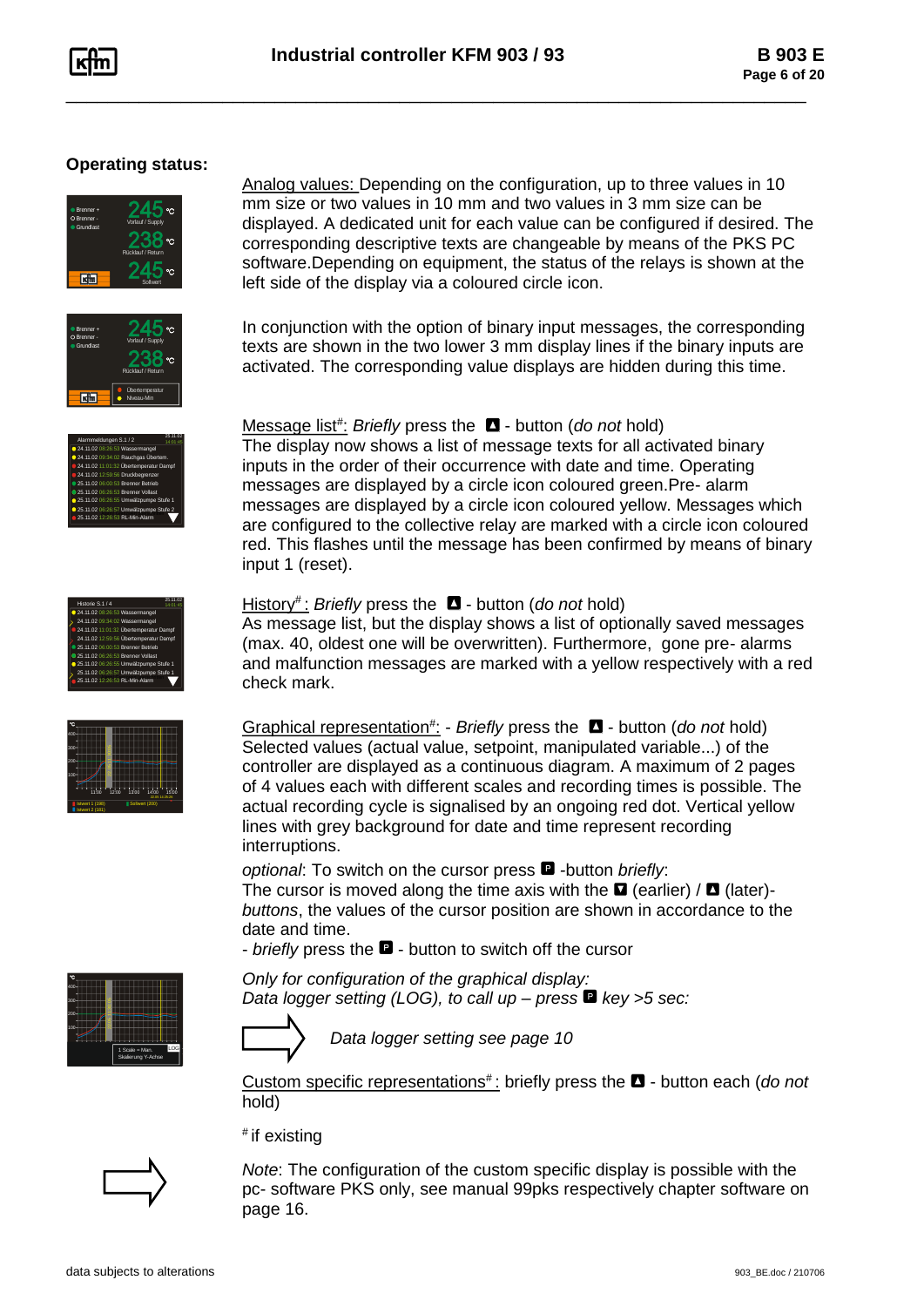

*Note*: The parameters are shown partially, for full listing see sheet 99pkm\_m (module overview).

**Setpoint value setting:** - *Briefly* press the - button (*do not* hold)

then release both.



A flashing frame with the description SP shows the activated setpoint level and the parameter name "SP=", the adjusted value as well as an description text optionally.

The displayed value can now be changed using the  $\blacksquare$  (lower) and  $\blacksquare$ (higher) *buttons*.

A setpoint change is effective *immediately*.

'Arrow' button *acceleration effect: longer* pressing *causes faster* changing*.*

*return to operating mode: briefly press the - button (or automatic after > 30 sec)*

| optional:  | <i>Briefly</i> press the $\blacksquare$ - button again each time: |
|------------|-------------------------------------------------------------------|
| *SPB       | Bus setpoint, forced by an external bus adapter (e.g. 99spde)     |
| *SP        | setpoints of additional control loops (*=no)                      |
| $SP2/3/$   | additional setpoints for the control loop                         |
| <b>SPE</b> | external setpoint (display only);                                 |
|            | flashing description signifies: value is presently not active.    |
| SP-F       | Switch over menu SP / SPE                                         |
|            | (only in case of adjustment SPEF=MENU (Conf-level))               |

| <b>Manual operation:</b> |  |
|--------------------------|--|
| (if existing):           |  |



variable. The control function is switched off. With the  $\Box$ ... buttons, manual control is now possible. **return** to operating mode: **only** with entering  $\blacksquare$  - button *briefly* 

**Press and hold the**  $\blacksquare$  **-button, then additionally press the**  $\blacksquare$  **- button,** 

The upper text display shows "Man." and, if available, the manipulated



*Alternatively, manual function- overview menu for multi-channel devices:* A summary of the existing controller channels and their manual state is displayed.

The requested channel is marked blue using the  $\square$ ... buttons, press the  $\blacksquare$  - button *briefly* to continue.

Then, select the status "manual" or "automatic" with the  $\square \dots \square$  buttons, press the  $\blacksquare$  - button *briefly* to continue.

The status "manual" provides now a manual control using the  $\square$ ... buttons, the control function is deactivated. The control function is activated in the status "automatic". Press the **D** - button *briefly* to select a channel again. *Note: Marking "all manual" respectively "all automatic" and pressing the*  $\blacksquare$  *button briefly choose for all channels in common.*





The corrective signal and the actual value are displayed for each channel.

**return** to operating mode: **only** with marking "return" and entering  $\blacksquare$  button *briefly, no* automatic switching back! *Note: The deactivated control function is signalised on the operation display by the display "Manual operation" on yellow background.* 

*optional:* Self- optimisation (see on page 11): Marked channel  $\blacksquare$  -button >5 sec: the display switches to "-Ad-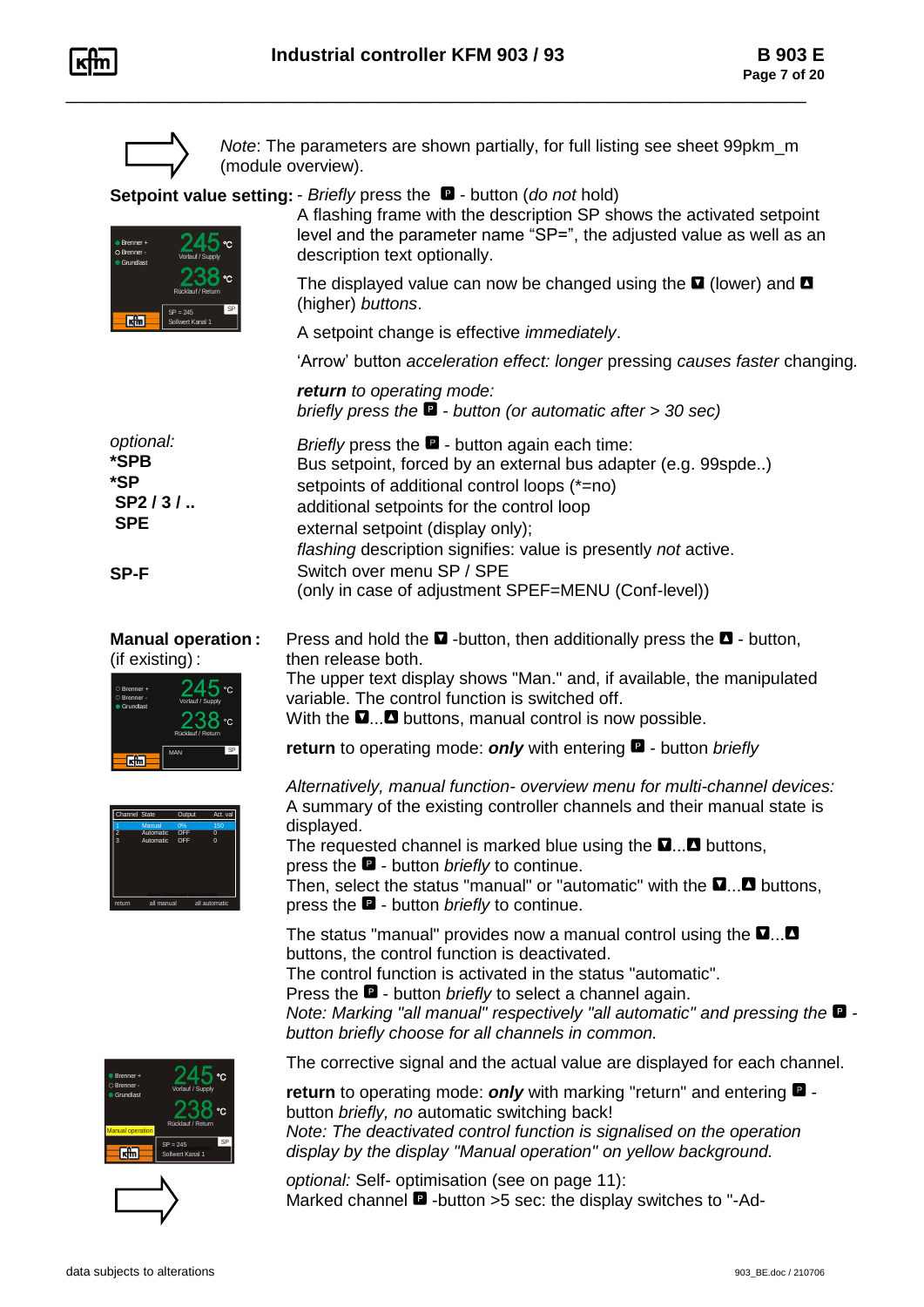

### **Parameter level 1**

| Brenner +<br>O Brenner -<br>Grundlast | ℃<br>Vorlauf / Supply<br>℃<br>Rücklauf / Return |
|---------------------------------------|-------------------------------------------------|
|                                       | PAR <sup>*</sup><br>$COD2 = 0$<br>2. Codezahl   |

**Access** from the operating level

After *polling* (see instructions for level PAR 1 / 2), a flashing frame with the description PAR1 / PAR2 shows the activated parameter level.

The *upper text display* shows the first parameter name and the adjusted value, the *lower text display* optionally shows a description text.

*continue* to the next parameter and/or *confirm* entry: *briefly* press each time the  $\blacksquare$  - button

To *change* the setting displayed: Press the **u...** buttons

**Settings in detail:** *(existence depends on version and type):*

**PAR1** Polling: press and hold the **D** - button >5 sec, release it after the display reacts.

*Factory setting:*

**COD2** Code number 2 (password) for parameter levels (1...9999) 1 **USB Stick** Menu (only) with equipment USB-host and inserted USB stick: Functions for data transmission

> *The requested function is marked blue with the*  $\Box$ *... buttons, briefly press the -button to confirm*

### "**Load parameter only**", "**Load TFT-project**", "**Load complete configuration**"

*Parameter set, TFT-project or the complete configuration will be transferred from the USB stick into the device, mark the desired file and confirm with the -button.* 

"**Save parameter only**", "**Save TFT-project**", "**Save complete configuration**" *Parameter set, TFT-project or the complete configuration will be transferred from the device into the USB stick.*

"**Cancel**" To exit the menu See Sheet 903susb for



additional information

| $CH1$ .     | (only) for multi-channel controllers: Selection of desired channel (no.) |           |
|-------------|--------------------------------------------------------------------------|-----------|
| P           | Proportional range Xp (%) (for more details, see "Optimisation")         | 25,0      |
|             | Integral action time Tn (min) (for more details, see "Optimisation")     | 7,0       |
| D           | Rate time Tv (min) (for more details, see "Optimisation")                | 0,2       |
| <b>SH</b>   | Response sensitivity ("dead zone") Xsh (%)                               | 0,1       |
| SA. (ZA.)** | Setpoint distance (absolute) for following switching contact no.         | $5,0*$    |
| SP.         | Independent setpoint for switching contact no.                           | 0,0       |
| SD. (ZD.)** | Hysteresis (switching difference on/off) for switching contact no.       | 3,0       |
|             | Only with configuration time dependent additional contacts:              |           |
| tSt.        | Start time for switching contact no, (weekday, hour, minute)             | daily/0/0 |
| tL.         | Switching time for switching contact no, (days, hours, minutes)          | 0/0/0     |
|             | $(*.201,701/SA3:10,0)$                                                   |           |
|             | **= Je nach Ausführung                                                   |           |

Je nach Ausführung

*return to operating mode: briefly press the - button (or automatic after > 30 sec)*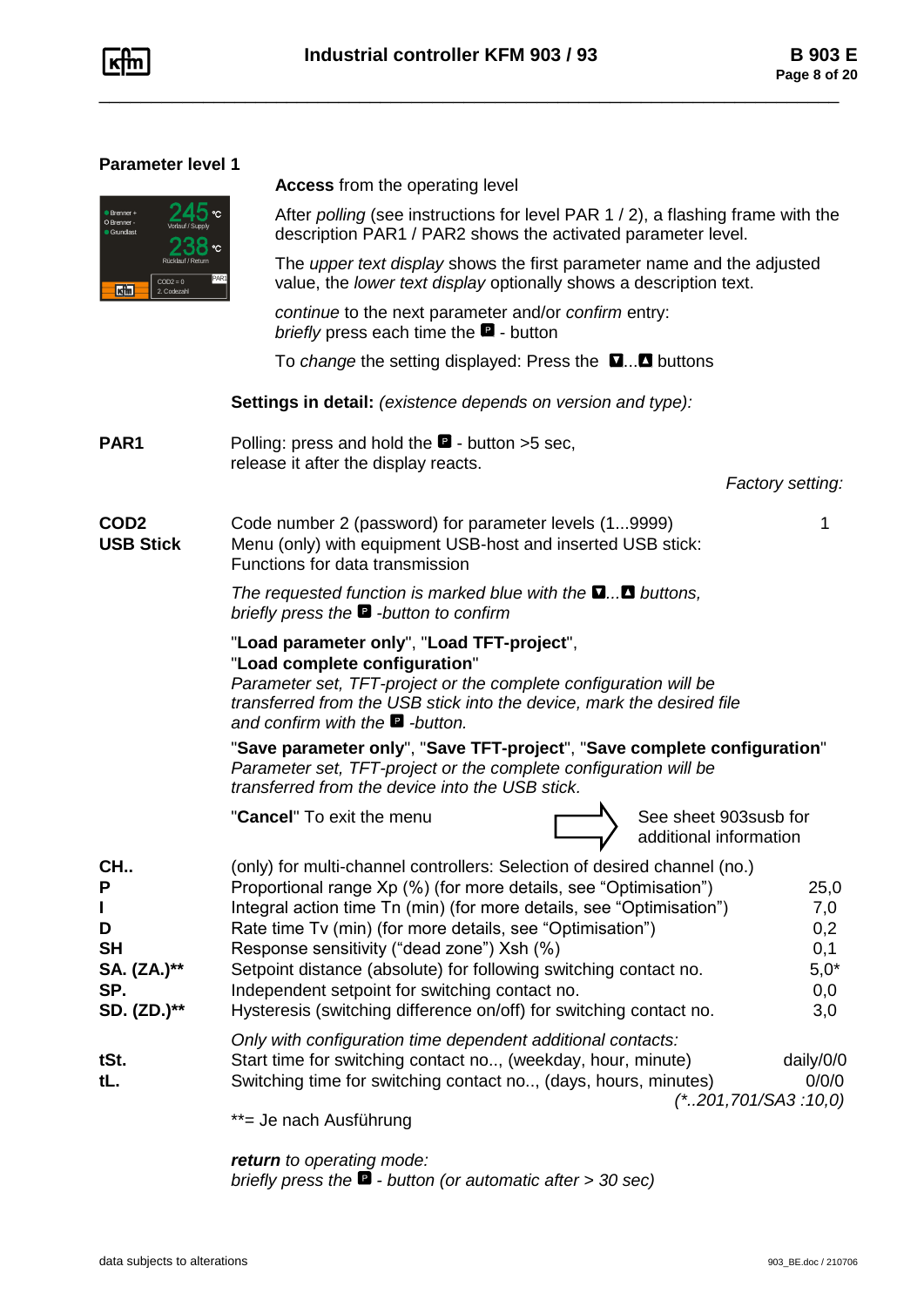

### **Parameter level 2**

| PAR <sub>2</sub>                                                                                           | Polling: press and hold the $\blacksquare$ - button, additionally press the $\blacksquare$ - button,<br>hold both buttons for >5 sec, release them after the display reacts.                                                                                                                                                                                                                                                                                                       |                                                                 |  |
|------------------------------------------------------------------------------------------------------------|------------------------------------------------------------------------------------------------------------------------------------------------------------------------------------------------------------------------------------------------------------------------------------------------------------------------------------------------------------------------------------------------------------------------------------------------------------------------------------|-----------------------------------------------------------------|--|
|                                                                                                            | Factory setting:                                                                                                                                                                                                                                                                                                                                                                                                                                                                   |                                                                 |  |
| COD <sub>2</sub>                                                                                           | Code number 2 (password) for parameter levels (19999)                                                                                                                                                                                                                                                                                                                                                                                                                              |                                                                 |  |
| Time adj.<br><b>Date</b><br><b>Time</b>                                                                    | Submenu time adjustment, Polling: press and hold the <b>D</b> - button >5 sec.<br>Weekday, calendar day, month, year (actual selection marked white)<br>Hour, minute, second (actual selection marked white)                                                                                                                                                                                                                                                                       |                                                                 |  |
| <b>Unit</b><br>1BLO/1BHI<br>2BLO/2BHI<br>1SLO/1SHI<br><b>1/2NST</b><br>1Lo / 1HI<br>2Lo / 2HI<br><b>FA</b> | Switch over of the display unit (cSt / mPas)<br>input 1 (viscosity): start / end of display range<br>input 2 (temperature): start / end of display range<br>(only) for information signal output: start / end of range<br>Number of decimal places of the display (0 / 1 / 2, depending on range)<br>Setpoint setting range 1 (viscosity), lower / upper limit<br>Setpoint setting range 2 (temperature), lower / upper limit<br>weighting factor pulses per liter (0,001  99,999) | cSt<br>0/50<br>0/400<br>0/50<br>1/0/0<br>0/50<br>0/200<br>1,000 |  |
| <b>BRGH</b><br><b>DSP1/2/3/4</b>                                                                           | Brightness Display (30  100)<br>Variable shown in display line 1-4 (10mm) (OFF/SP/Y/IST*/text**/time**)<br>Note: display line 1 to 3: 10mm, if DSP4 = "OFF"<br>otherwise display line 1 and 2: 10mm, display line 3 and 4: 3mm<br>(SP = setpoint, Y=setting var., lst*=actual value channel*/meas. input*)                                                                                                                                                                         | 50<br>$1=IST1$<br>$2=$ IST2<br>$3 = Y$<br>$4 = AUS$             |  |
| EIN1/2/3/4                                                                                                 | Unit of measurement for display line 1-4<br>(°C/ °F/ %/ bar/ mbar/ mPas/ cSt/ Kgm3/ mm/ Kpa/ L/ m3/h/ " ")<br>Note: no conversion!                                                                                                                                                                                                                                                                                                                                                 | cSt/°C/%                                                        |  |
| <b>TEXT1/2/3/4</b>                                                                                         | Desription text for corresponding display line14:<br>choose from a predefined list:<br>(ACT.VAL, SETPOINT, SUPPLY, RETURN),<br>resp. 1 additionally editable text. <sup>*</sup> , changeable by PKS-software                                                                                                                                                                                                                                                                       | $1 = VISCO$<br>$2 = TEMP$<br>3=OUTPUT<br>$4=OFF$                |  |
| <b>DSPT</b>                                                                                                | Configuration message text<br>Txt (internal messages in lines 3 and 4, value indication is deactivated),<br>Txtl (internal messages list only),<br>Txi (external messages in lines 3 and 4, value indication is deactivated),<br>Txil (external messages list only),<br><b>OFF</b>                                                                                                                                                                                                 | <b>OFF</b>                                                      |  |
| Hist.                                                                                                      | Submenu delete history,<br>Polling: press and hold the $\blacksquare$ - button >5 sec.                                                                                                                                                                                                                                                                                                                                                                                             |                                                                 |  |
| <b>Del</b>                                                                                                 | Delete history (NO / YES)                                                                                                                                                                                                                                                                                                                                                                                                                                                          | NO.                                                             |  |
|                                                                                                            | <b>return</b> to operating mode: briefly press the $\blacksquare$ - button<br>(or automatic after > 30 sec)                                                                                                                                                                                                                                                                                                                                                                        |                                                                 |  |
|                                                                                                            | *= ID number in case of several meas. inputs/ control loops. #= corresp. range<br>**= display line 4 only                                                                                                                                                                                                                                                                                                                                                                          |                                                                 |  |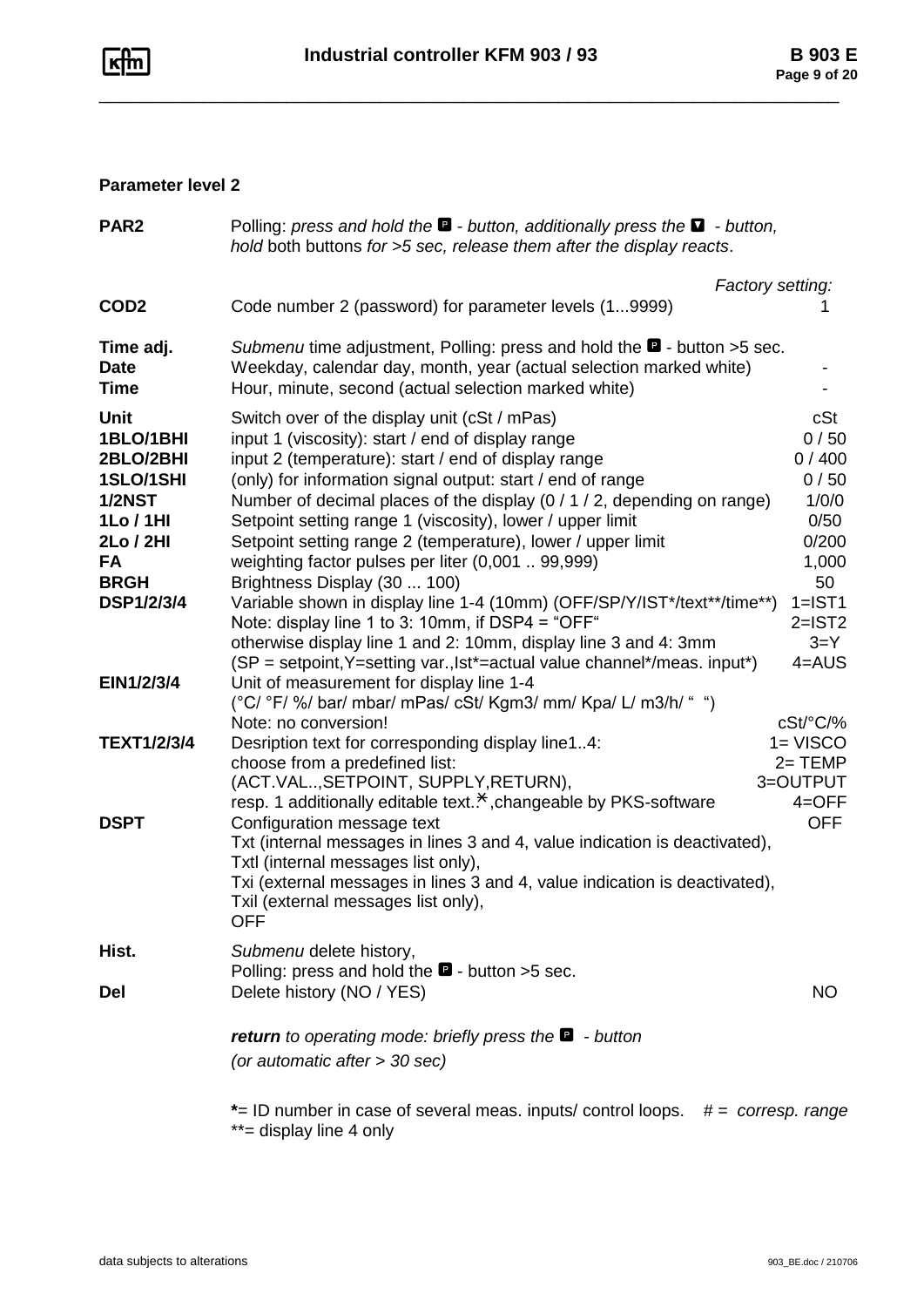

### **Setting data logger**

|               | Access from the graphical representation, Press $\blacksquare$ - key >5 sec.,<br>see also page 6. |                        |
|---------------|---------------------------------------------------------------------------------------------------|------------------------|
|               | <b>Settings</b> (available depending on version and type):                                        |                        |
|               |                                                                                                   | <b>Factory setting</b> |
| *Scale        | Y-axis scaling (Man. / Auto) Page 1/2                                                             | Auto                   |
| *LBLo / *LBHi | Start / end (-9999999), display range Y-axis Page 1/2                                             | $-200/400$             |
| *L-CY         | Cycle time- Data recording (15/30(sec.)/ 1/ 2/ 4(min.)) Page 1/2                                  | 1/1 Minute             |
| *LWert1/2/3/4 | Selection of recording values 1-4 (AUS(off)/ IST*/ *SP/ ASP/ Y)                                   | $1 = 1st1$             |
|               | (IST*= actual value measurement input*, *SP= setpoint channel*,                                   | $2 = SP$               |
|               | ASP= active setpoint, Y= manipulated variable)                                                    | $3/4 = AUS$            |
| *LTxt1/2/3/4  | Designation text for recording values 1-4                                                         | $1 = act.val.1$        |
|               | Selection of fixed texts: (actual value*, setpoint, flow, return, act. sig.) 2=setpoint           |                        |
| *LUnit1/2/3/4 | Unit of measurement to record values 1-4 ( $^{\circ}$ C, $^{\circ}$ F, %, bar,)                   | $1/2 = C$              |

\* = referende number for multiple data logger pages

### **Configuration level**



**Access** from the operating level

*Polling: press and hold the*  $\blacksquare$  *- button, additionally press the*  $\blacksquare$  *- button, hold* both buttons *for >5 sec, release them after the display reacts.*

A flashing frame with the description CONF shows the activated parameter level. The *upper text display* shows the first parameter name and the adjusted value, the *lower text display* optionally shows a description text.

*continue* to the next parameter and/or *confirm* entry: *briefly* press each time the  $\blacksquare$  - button

To *change* the setting displayed: Number values: Press the  $\Box$ ... buttons, text values: press the  $\Box$  - button

|                    | Settings in detail (existence depends on version and type):                                                                                                   |   |  |  |  |
|--------------------|---------------------------------------------------------------------------------------------------------------------------------------------------------------|---|--|--|--|
|                    | <b>Factory setting</b>                                                                                                                                        |   |  |  |  |
| CODE               | Code number for configuration level (19999),<br>Alternatively: Hold the <b>D</b> button for more than 10 sec after code entry:                                | 1 |  |  |  |
| COD1               | Possibility of setting the code number for the configuration level (option).                                                                                  | 1 |  |  |  |
| COD2               | Possibility of setting the code number for the parameter levels (option).                                                                                     | 1 |  |  |  |
| <b>LNG</b><br>CONF | Language selection of the menu texts (Deutsch, English, User def, Off)<br>Deutsch<br>Selection of the configured controller function ( <i>if existent</i> )   |   |  |  |  |
|                    | Note: when continuing after changing a function, the display first flashes for a<br>few seconds, only then does the desired switching over or back take place |   |  |  |  |
|                    | <b>return</b> to operating mode: Briefly press the $\blacksquare$ - button                                                                                    |   |  |  |  |
|                    | or: continue to the following settings:                                                                                                                       |   |  |  |  |

press the -button and *hold it* > 5 sec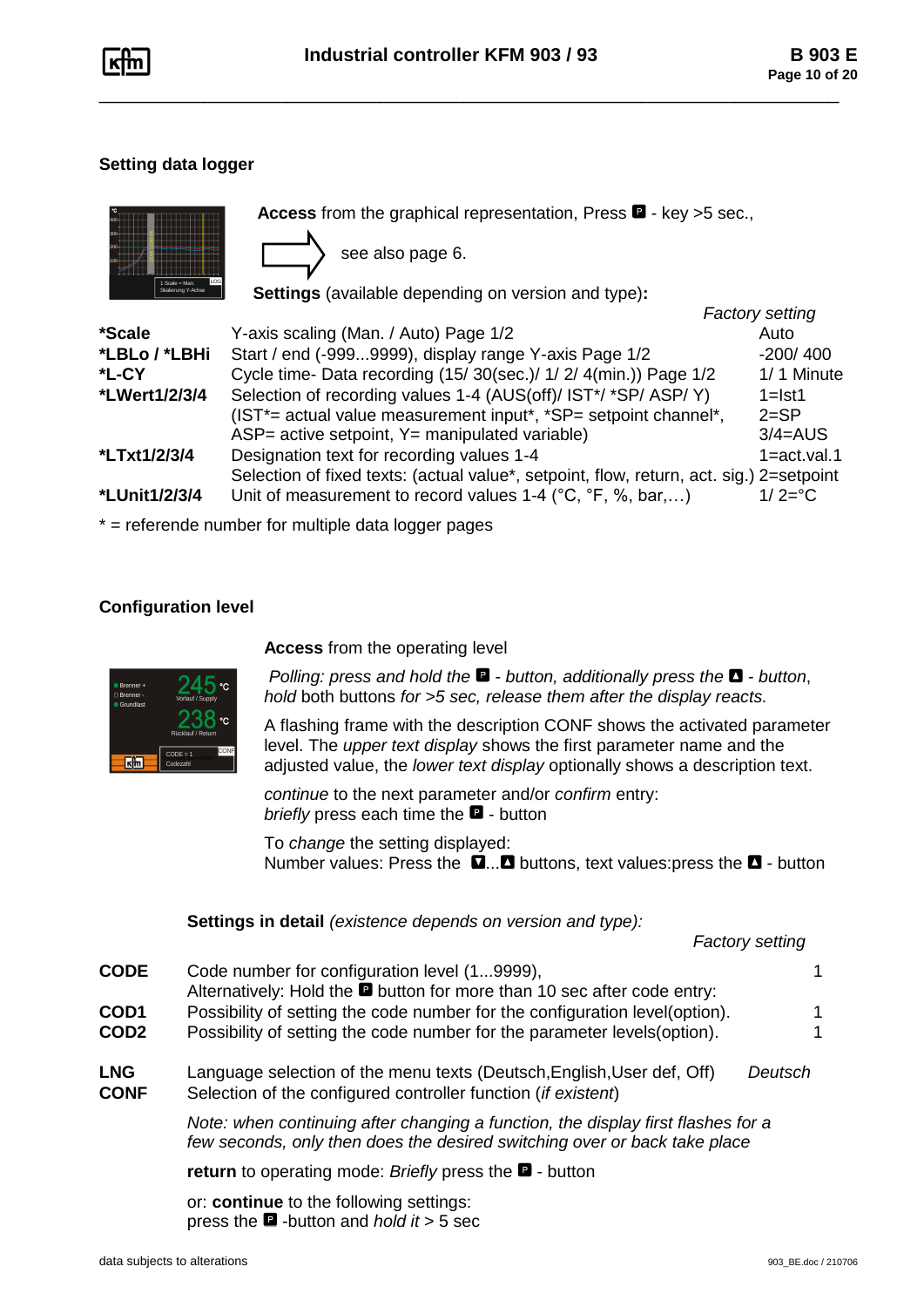

|                                               | <b>Factory setting</b>                                                                                                                                                                                                                                                                                                                                                                                                                                                                                                                                                                                                |                                                              |
|-----------------------------------------------|-----------------------------------------------------------------------------------------------------------------------------------------------------------------------------------------------------------------------------------------------------------------------------------------------------------------------------------------------------------------------------------------------------------------------------------------------------------------------------------------------------------------------------------------------------------------------------------------------------------------------|--------------------------------------------------------------|
| <b>SPEF</b>                                   | Configuration external setpoint: "BIN" (activation by binary input)<br>/ "MENU" (activation from the setpoint level) / "AUS"=OFF                                                                                                                                                                                                                                                                                                                                                                                                                                                                                      | <b>AUS</b>                                                   |
| SP <sub>2F</sub>                              | Configuration second setpoint: "BIN" (activation by binary input)<br>/ "MENU" (activation from the setpoint level) / "AUS"=OFF                                                                                                                                                                                                                                                                                                                                                                                                                                                                                        | <b>AUS</b>                                                   |
| <b>SPBF</b><br><b>SPOV</b>                    | Configuration bus setpoint: "BIN" (activation by a binary input) /<br>"MENU" (activation in the setpoint level) / "BUS" (activation by a status bit<br>via bus-interface adapter, such as 99spde)<br>Take over external-/ bus setpoint value: "OVER" (the last valid external-/                                                                                                                                                                                                                                                                                                                                       | <b>BUS</b>                                                   |
| AIN*                                          | bus setpoint value is taken over to the internal setpoint value) /<br>"AUS"=OFF (setpoint value unaffected)<br>Input type for input no.*: "RTD / 0-20 / 4-20(mA) / 0-10 / 2-10(V) /                                                                                                                                                                                                                                                                                                                                                                                                                                   | <b>AUS</b><br><b>RTD</b>                                     |
| <b>AiSP</b>                                   | AUS=OFF" (note different terminals for I/U!)**<br>Input type for input external setpoint: "0-20 / 4-20(mA) / 0-10 / 2-10(V)"<br>(note different terminals for I/U!)                                                                                                                                                                                                                                                                                                                                                                                                                                                   | $4 - 20$                                                     |
| IST*<br><b>SP 2/E</b>                         | Correction value for changing the controller display (+/-)<br>Type of effect of second / external setpoint: "Add/ Sub/ AbS"<br>(adding / subtracting / absolute value)                                                                                                                                                                                                                                                                                                                                                                                                                                                | 0.0<br>AbS                                                   |
| *YM<br>*CY' '<br>*OUT<br>*OUT<br>*td<br>$*AP$ | Setting time of the controlled drive "6600" (sec)<br>Switching frequency in two-point controllers: "2120" (sec.)<br>Setting output signal "020 / 420" (mA) /010 / 210 (V)"<br>Setting output characteristic: direct / inverse "di / in"<br>(with 2 outputs: "in in / in di / di in / di di")<br>For 2 outputs: dead zone between outputs 1 and 2 "010%"<br>Output signal working point (-100+100)                                                                                                                                                                                                                     | 60 sec.<br>20 sec.<br>420 mA<br>in<br>inin<br>0<br>50        |
| FG A/E                                        | Automatic adaption for position feedback input<br>(see sheet 99ar)                                                                                                                                                                                                                                                                                                                                                                                                                                                                                                                                                    |                                                              |
| Sou*<br>Sou*<br>*Y S                          | Assignment of inform. output signal(s)* (act. value/setp., setting var)<br>Type of information output signal(s)* "020/420(mA)/010/210(V)"<br>(* Sout= signal 1; Sou2 = signal 2)<br>Behaviour of the setting output in the event of measurement line error:<br>Relay position: "rel1 / rel2 / OFF"<br>Continuous output: "0100" (%)                                                                                                                                                                                                                                                                                   | Ist1<br>$420$ mA<br>rel2(70.), rel1(20.)<br>0                |
| bin. Eing<br>$[$ #] Di* Dir                   | Sub-menu for binary input configurations<br>Polling: press the $\blacksquare$ -button and <i>hold it</i> > 5 sec:<br>Characteristic binary input * direct / inverse / disable (di/in/dis)<br><sup>[#]</sup> Di* Func Function binary input * (Alrm (alarm) / AloR (alarm without reset) / AloS<br>(alarm without collective message) / PrAI (pre alarm)/ PAoR<br>(pre alarm without reset) / PAoS (pre alarm without collective message) /<br>STAT (without))<br>$[$ #] Di* Tdel Switch-on delay binary input $*$ (0300 sec)<br>$[$ #] Di* Hist Save in history binary input * (on/off)<br>$*$ = Number of the module | di<br>Alrm<br>0<br>on                                        |
| REL*<br>REL*<br>REL*<br>Adr<br><b>BAUD</b>    | Function mode of additional contact (relay no.)<br>Measuring input / control loop assigned to additional contact<br>Add. contact – relay pos. in event of meas. line error "SiE/SiA"(on/off)<br>if equipped with interface: bus address (number)<br>if equipped with interface: baudrate (9600/19200/38400)                                                                                                                                                                                                                                                                                                           | SoA(701), StA(201)<br>1st <sub>1</sub><br>Si A<br>5<br>38400 |
|                                               | return to operating mode: briefly press the <b>D</b> - button again<br>* = ID number in case of several inputs / outputs or control loops.                                                                                                                                                                                                                                                                                                                                                                                                                                                                            |                                                              |
|                                               | **= Rtd input of ain2 is usable only if equipped with ext. setpoint                                                                                                                                                                                                                                                                                                                                                                                                                                                                                                                                                   |                                                              |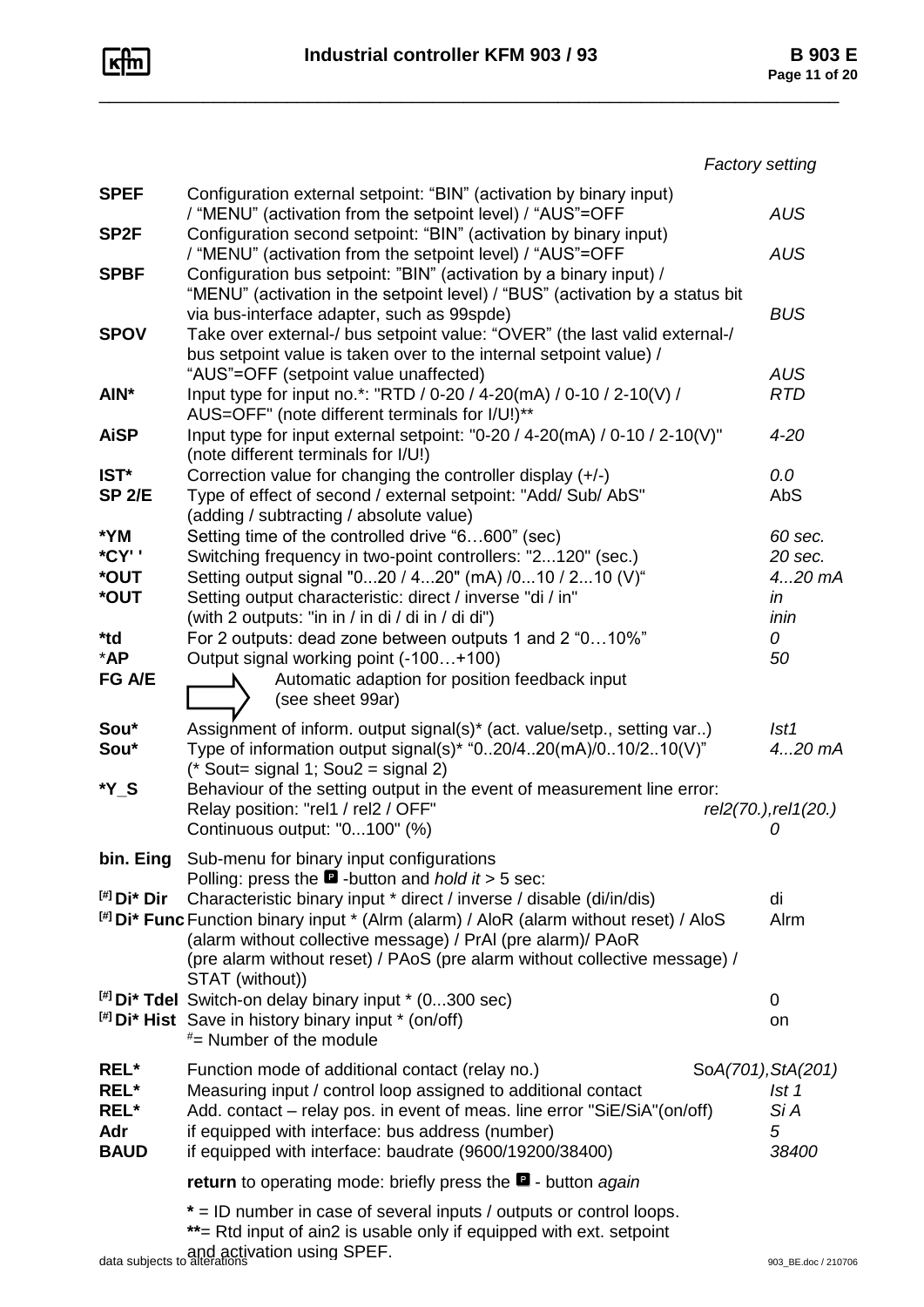

### **manual optimization**

An optimum adaptation of the control **Optimal** parameters (P,I,D) is necessary in order to balance an appearing deviation as quickly, nonoscillating and exactly as possible, according to the given operating conditions.

Generally these adjustments require a lot of professional knowledge that cannot be replaced by this brief information. The following informations are for help purpose only:



#### **P = proportional band Xp (%):**

*lower* value *= longer* impulses (three-point step control), more sensitive reaction, *higher* value = *shorter* impulses (three-point step control), less sensitive reaction.

#### *Examples:*



#### **I = integral action time Tn (min):**

*lower* value= *shorter* impulse gaps (three-point step control), faster balancing, *higher* value= *longer* impulse gaps (three-point step control), slower balancing.

#### *Examples:*



#### **D = rate time Tv (min):**

increases the controller reaction in case of fast actual value or setpoint alterations <sup>time</sup><br>D = rate time Tv (min):<br>increases the controller reaction in case of fast actual value or setpoint alterations<br>(adjust only if necessary). Higher values cause higher increase.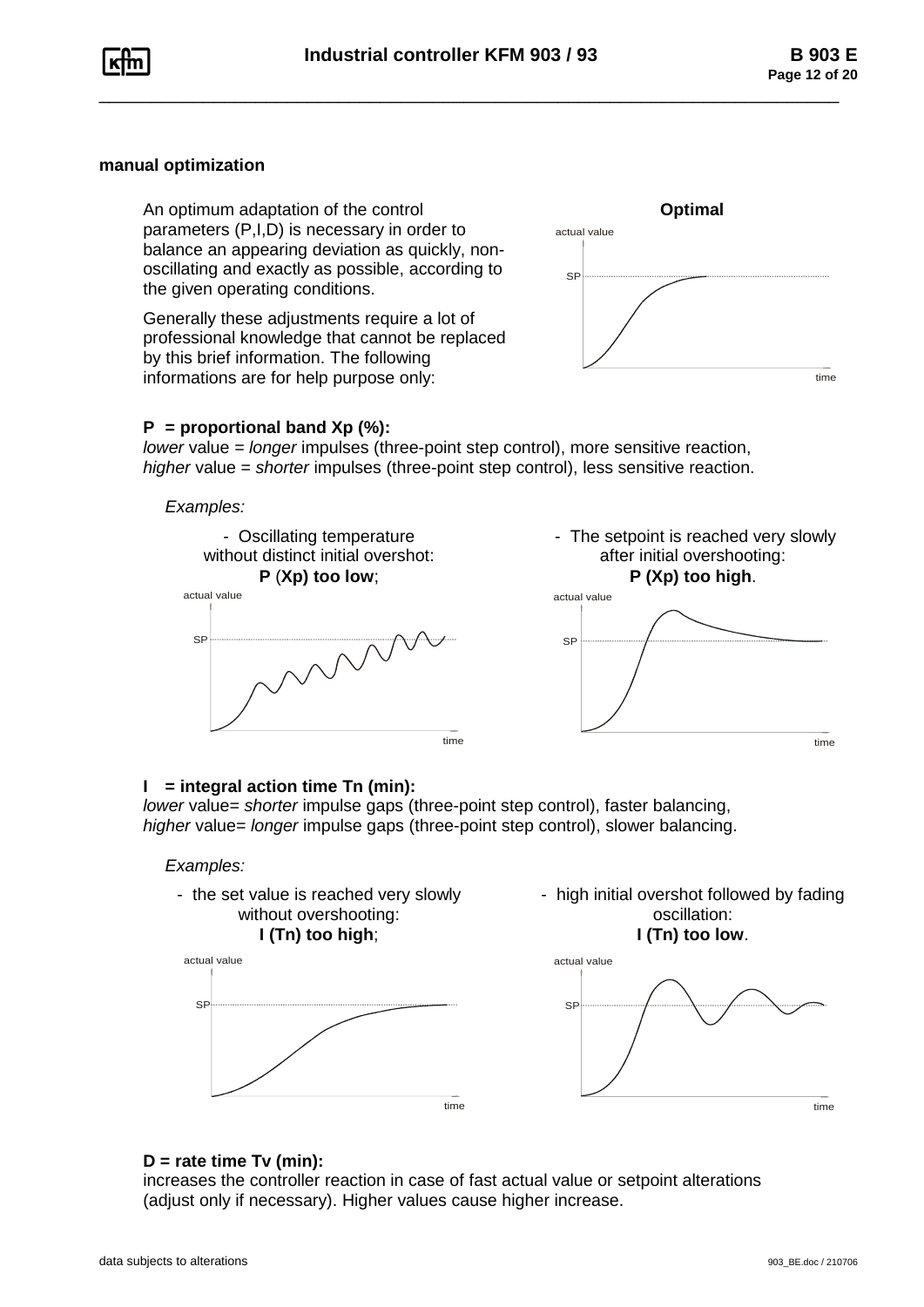

#### **Self-adaptation (optional)**

The self-adaptation is an automatic procedure that determines and self-adjusts the optimum control parameters Xp, Tn and Tv.

#### **Operation**, if contained in supply schedule:

(Parameter-safety-switch on the rear panel of the controller (if available) has to be unlocked: position "u")

### **Check starting assumptions:**

Actual value at least 20% below the adjusted set value,(e.g.:heating phase), otherwise first: Lower actual value adequately by manual operation (position of final control element) (quick circuits)or increase setpoint adequately, if admissible. (faster procedure for slower circuits)

**Call manual operation level:** Press  $\blacksquare$  - key plus  $\blacksquare$  - key (optional: seperate key). Check controller output: must not be higher than 85% , reduce if necessary. Start self-adaptation: Hold down  $\blacksquare$  - key for more than 5 sec. on manual operation level. During operation the lower display shows: "-Ad-", the upper display still shows permanently the actual value.

Information about operation: First the self-adaptation program waits for stabilization of the actual value according to the given controller output (actual value alteration < 0,1% / min),then it increases the output signal about 10% or, in case of three- point- step controller

operation,it triggers an output impulse with about 10% of the adjusted regulating time.The optimum parameters are computed according to the unit- step response.

**Cancel:** Press  $\blacksquare$  - key for more than 5 sec. = return to manual operation level

After successfully finishing the procedure the controller will return **automatically** to operating level.



#### **Unsuccessful adaptation**

(Display shows error code, ref.to chapter error messages on page 17)

Press  $\blacksquare$  - key again: Return to manual operation level eliminate the indicated error start adaptation again:  $\blacksquare$  - key > 5 sec. or return to operating level:  $\blacksquare$  - key shortly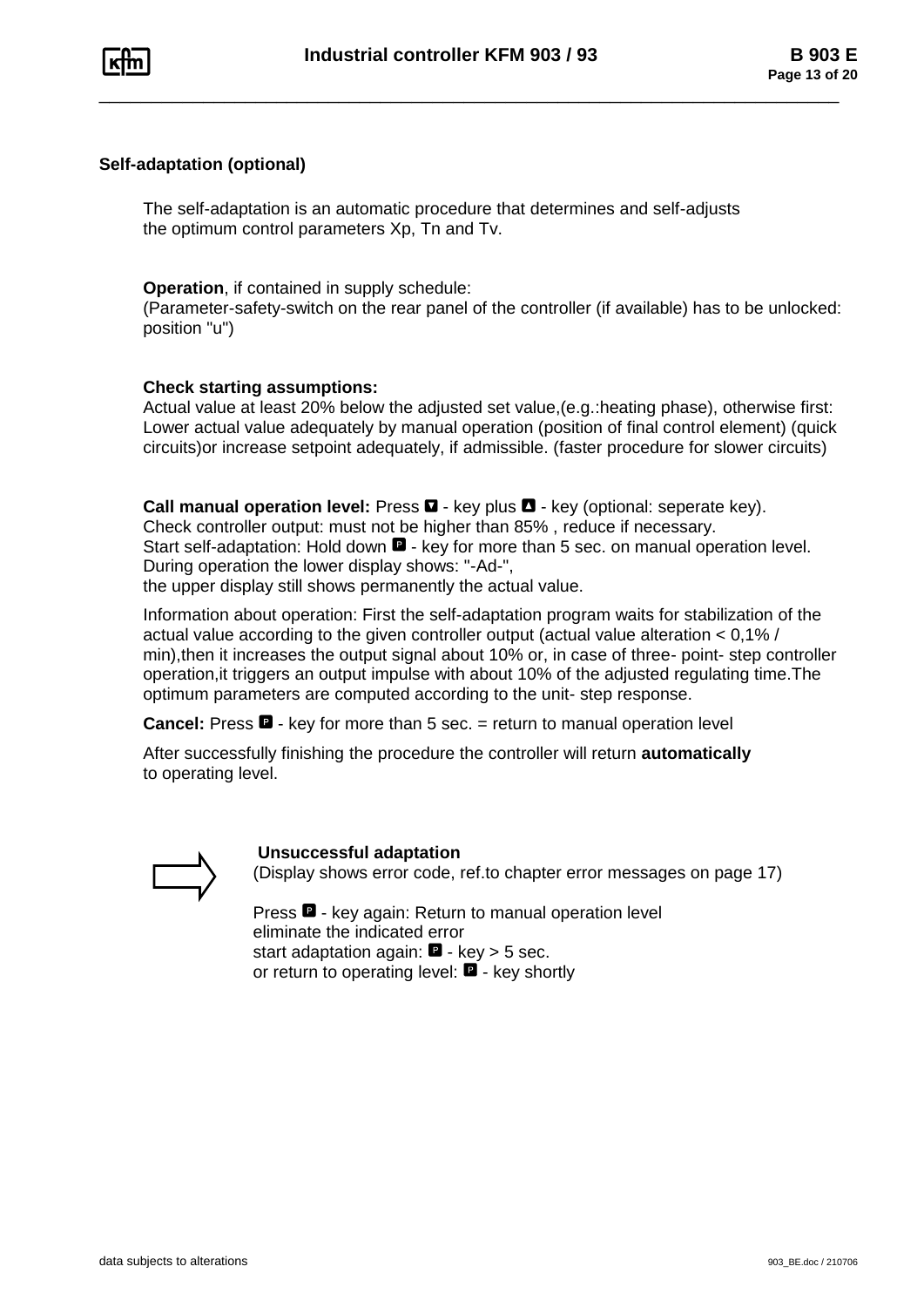**Selectable switching functions** (depending on version)**:** *For setting please refer to configuration level under "reL..."* 

### *Switching functions for trailing contacts:*

- **LC A** Break contact on either side of setpoint (**L**imit **c**omparator). Relay drops out as deviation increases (**A**us = off))
- **LC E** Make contact on either side of setpoint (**L**imit **c**omparator). Relay picks up as deviation increases (**E**in = on)
- **Su A** Break contact below setpoint. Relay drops out as actual value decreases (**A**us = off)
- **Su E** Make contact below setpoint. Relay picks up as actual value decreases (**E**in = on)
- **So A** Break contact above setpoint. Relay drops out as actual value increases (**A**us = off)
- **So E** Make contact above setpoint. Relay picks up as actual value increases (**E**in = on)
- **St A** Heating stage below setpoint. Relay drops out as actual value increases
- **STCA** Stage above setpoint. Relay drops out as actual value decreases (**A**us = off)

## *Switching functions for independent contacts: Hysteresis below:*

- **US A** Relay drops out with increasing actual value  $(Aus = off)$
- **US E** Relay picks up with increasing actual value (**E**in = on)

### *Hysteresis above:*

**USCA** Relay picks up as actual value decreases

**USCE** Relay drops out with decreasing actual value







In each case additional settings follow under "rEL." after the selection is acknowledged ( $\blacksquare$  - key):

- **Ist./ Y** assigned value: actual value no. ... or Y (actuating signal)
- **CH./.SP. .**(only) for trailing contacts: assigned control circuit / channel (no.) or assigned setpoint (1SP., rSP, SP.1, ..) for independent contacts: assignment of parameter input (channel no..)
- **SI E** Relay for "Safety" behaviour in event of measuring circuit error: relay **on**
- **SI A** Relay for "Safety" behaviour in event of measuring circuit error: relay off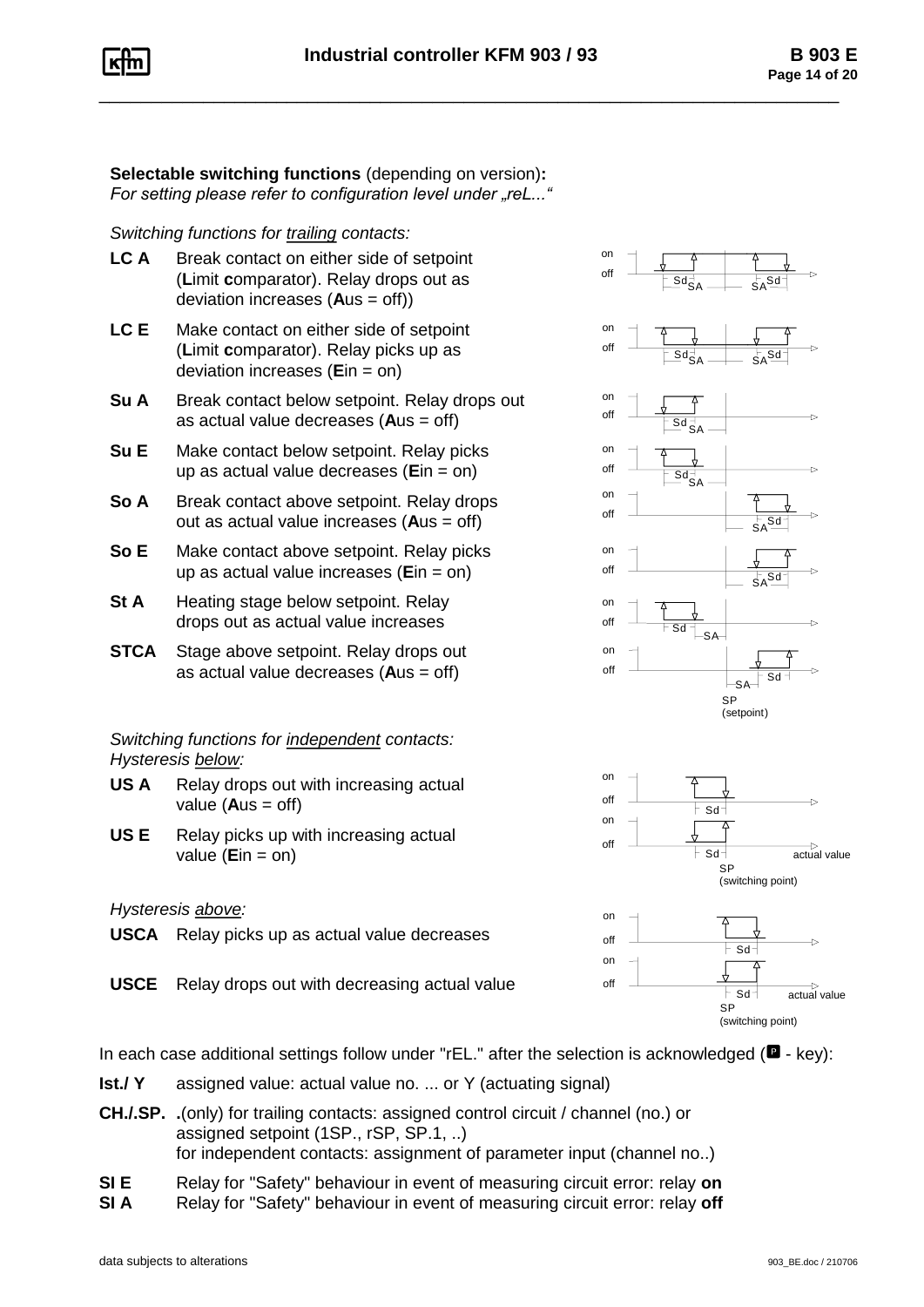

**Additional contact – special functions** (depending on version)

*Service function:*

**Ein/Aus** contact is constantly switched on (**Ein**) or off (**Aus**) respectively

*Special function:*

**SF6** as SoA but switching point at setpoint, control output around SA below

*Interface function:*

**BUS** Bus function, relay is switched on/off depending on control via service- interface, for example using the profibus- adapter 99spde..

See manual 99sp.. for each adapter

*Malfunction message function (when using the internal malfunction alarm display):*

- **SR A/E** Collective message function, relay is de-energised / energised if there is an alarm message.
- **NW A /E** New value message, relay is de-energised / energised if a new alarm message appears that has not yet been confirmed with reset.
- **IP A /E** New value pulse, relay is de-energised / energised for 3 sec if a new alarm message appears.
- **SRIA /E** Collective message function with new value pulse, relay is de-energised / energised if there is an alarm message. If a further (new) alarm message appears, the relay is energised for 3 sec.

*Switching functions for time dependent contacts:*

**RTCA** time dependent switch-off contact(**A**us=off)

**RTCE** time dependent switch-on contact (**E**in=on)



*See sheet 99rtc, among other things, examples for daily or weekly switching*

### *Message measuring line error:*

**ErrA /E** Relay is permanently switched off (**A**us=off) or on (**E**in=on) if a measuring line error is present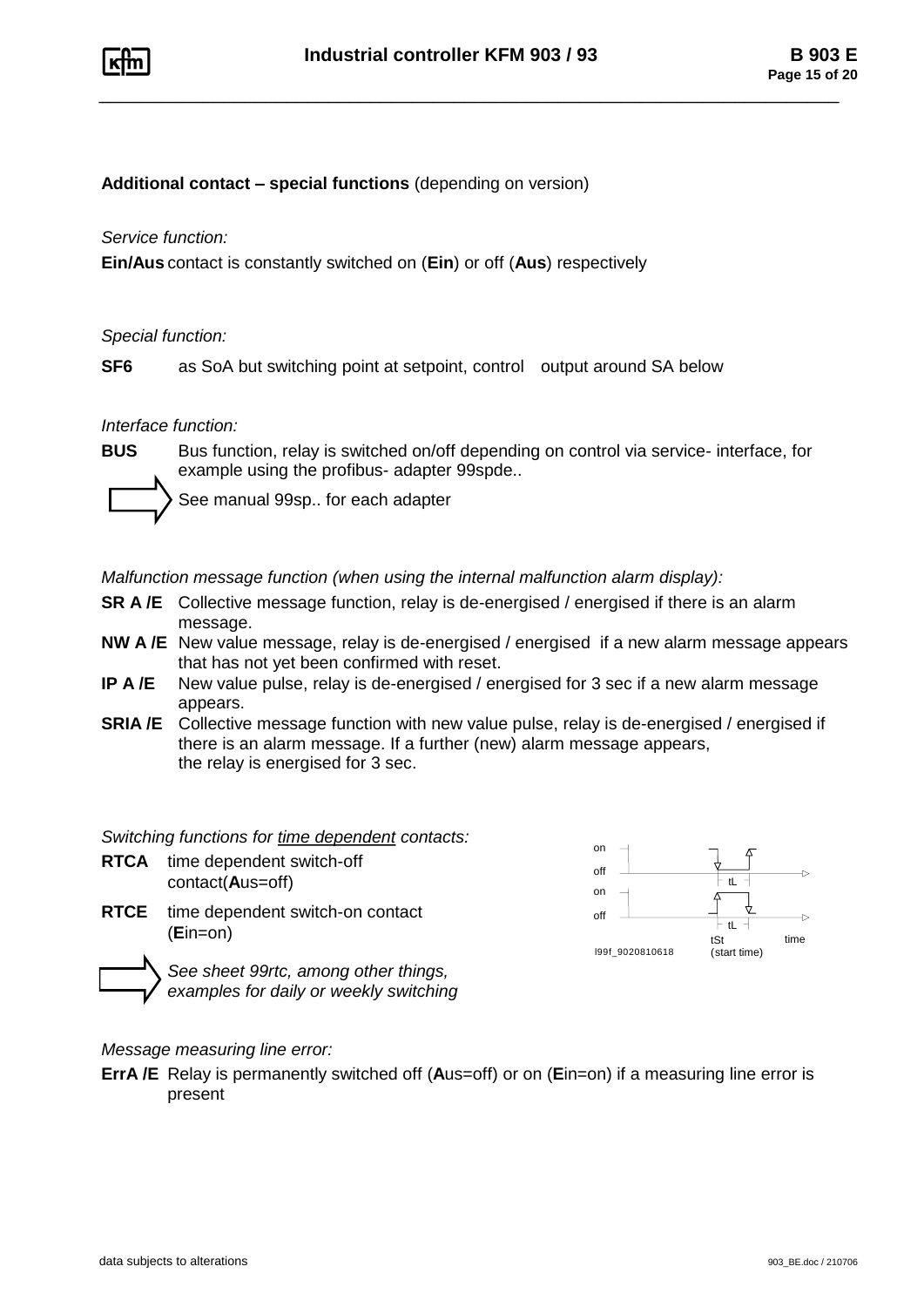### **Software**

# **PKS**

- • Data fransfer, editing and archiving of parameter sets
- •Online remote operation
- •Graphical display (line recorder)
- •Data recording (logger)

See sheet 99pks

|                              | CODE [PARAM.]   | <b>BEZEICHNUNG IENT</b>           | WERT                                          | 싀  |
|------------------------------|-----------------|-----------------------------------|-----------------------------------------------|----|
|                              |                 | <b>SET POINT LEVEL</b>            |                                               |    |
| h von                        | <b>li</b> ce    | <b>SETP VAL LOH 1</b>             | 63                                            |    |
|                              |                 | PARAMETER LEVEL 1                 |                                               |    |
| 5103                         | <b>IT P</b>     | <b>SP OWNEL 1</b>                 | 660                                           |    |
| h107                         | hз              | THE CHANNEL 1                     | ki                                            |    |
| <b>From</b>                  | F <sub>0</sub>  | TV OWNERED                        | 敱                                             |    |
| Don't                        | ਕਰ              | <b>Bwiffer INTERVAL 2</b>         | 莳                                             |    |
| <b>Etto</b>                  | 852             | <b>EWITOWNG DIFF</b> 2            | ोत                                            |    |
|                              |                 | <b>PARAMETER LEVEL 2</b>          |                                               |    |
| 613                          | <b>King</b>     | <b>BINTCK</b>                     |                                               | v  |
| 5178                         | <b>FIRE</b> O   | <b><i>START OF RANGE INP1</i></b> | h7                                            |    |
| <b>K180</b>                  | <b>TEH</b>      | <b>KND OF RANGE INPT</b>          | 40000                                         |    |
| \$25%                        | $E\overline{E}$ | <b>START OF HANGE DUT.</b>        | U                                             |    |
| En 30                        | <b>Bink</b>     | <b>END OF RANGE OUT</b>           | ട                                             |    |
| <b>RYAN</b>                  | <b>FINST</b>    | DECAML POINT INP 1                |                                               |    |
| \$329                        | DNST            | DECIMAL POINT INP.2               | Б                                             |    |
| 11.29                        | tite            | LOWER LIMIT 15P                   | Б                                             |    |
| 573                          | hж              | LIFFER LIMIT SP                   | B                                             |    |
| 8964                         | \$9399          | <b>BUT IT VALLET 1 LINE</b>       | 23P                                           | 고비 |
| Officen<br>Spechem<br>Deadow |                 | Daten c- Regie<br>Daten -> Regier | Bezeichnung<br><b>handwing</b><br>Abbenhen CK |    |



**PKM** *(component of PKS)*

- •Module software for graphical programming
- •Regulation and control





### **PKD** *(component of PKS)*

- •Configuration of the controller display
- • Data logger, binary message lists and custom specific logos



See sheet 99pkd





# **PCS**

- • Visualization of custom specific systemand process schemes
- Remote maintenance



See sheet 99pcs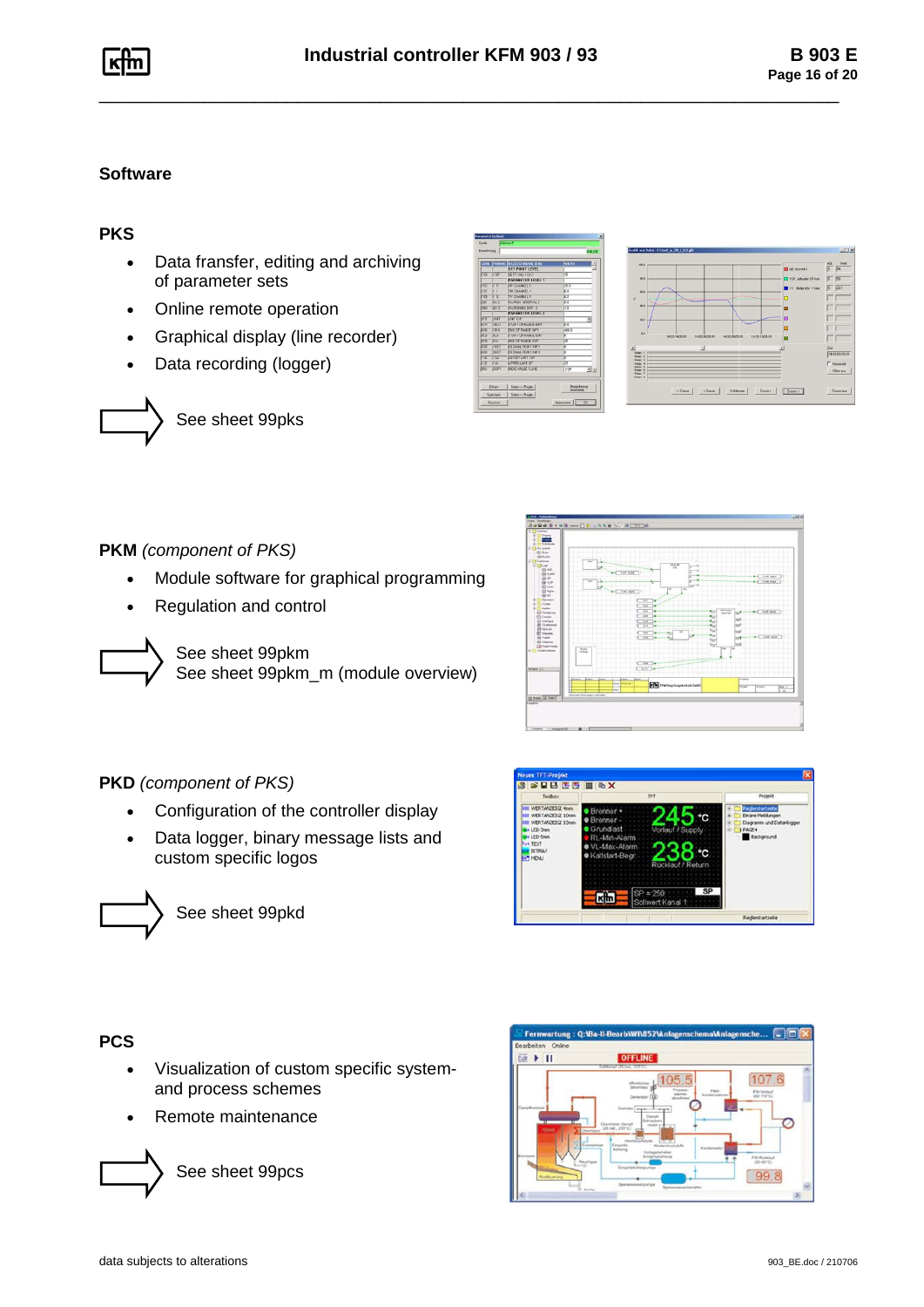

# **Error messages**

| Err $16$                                                                   | Fault on measuring input nr.<br>check measuring lines for short circuit or breakage<br>check measuring input by connecting a RTD                                                                                                                                                                                                                                                                |
|----------------------------------------------------------------------------|-------------------------------------------------------------------------------------------------------------------------------------------------------------------------------------------------------------------------------------------------------------------------------------------------------------------------------------------------------------------------------------------------|
| <b>Err 55</b>                                                              | Fault on loading the parameter;<br>press any key, the controller starts in emergency operation mode,<br>configuration of the parameters has to be checked                                                                                                                                                                                                                                       |
| Err 50<br><b>Err 52</b>                                                    | Hardware error in program section<br>Hardware error in data section<br>no further operation possible, remit controller for repair                                                                                                                                                                                                                                                               |
| <b>Err 58</b><br><b>Err 59</b><br><b>Err 60</b><br>Err 61<br><b>Err 63</b> | Binary inputs out of function (status $= 0$ ), remit controller for repair<br>Digital outputs out of function (switched off), remit controller for repair<br>Relay outputs out of function (switched off), remit controller for repair<br>Analogue outputs out of function (0 %), remit controller for repair<br>Data connection to the hardware expansion modules interrupted,<br>check cables |
|                                                                            | Error messages during self adaptation (see chapter self- adaption on page 13):                                                                                                                                                                                                                                                                                                                  |
| <b>Err 202</b>                                                             | Ambient conditions are not suitable for self adaptation;                                                                                                                                                                                                                                                                                                                                        |
|                                                                            | odiust poromotors monually                                                                                                                                                                                                                                                                                                                                                                      |

|                | adjust parameters manually<br>(see chapter manual optimization on page 12)                       |
|----------------|--------------------------------------------------------------------------------------------------|
| <b>Err 205</b> | routine exceeded the setpoint<br>raise setpoint or lower actual value and start adaptation again |
| Err 206        | Fault on measuring input during adaptation;                                                      |

check the wiring and start adaptation again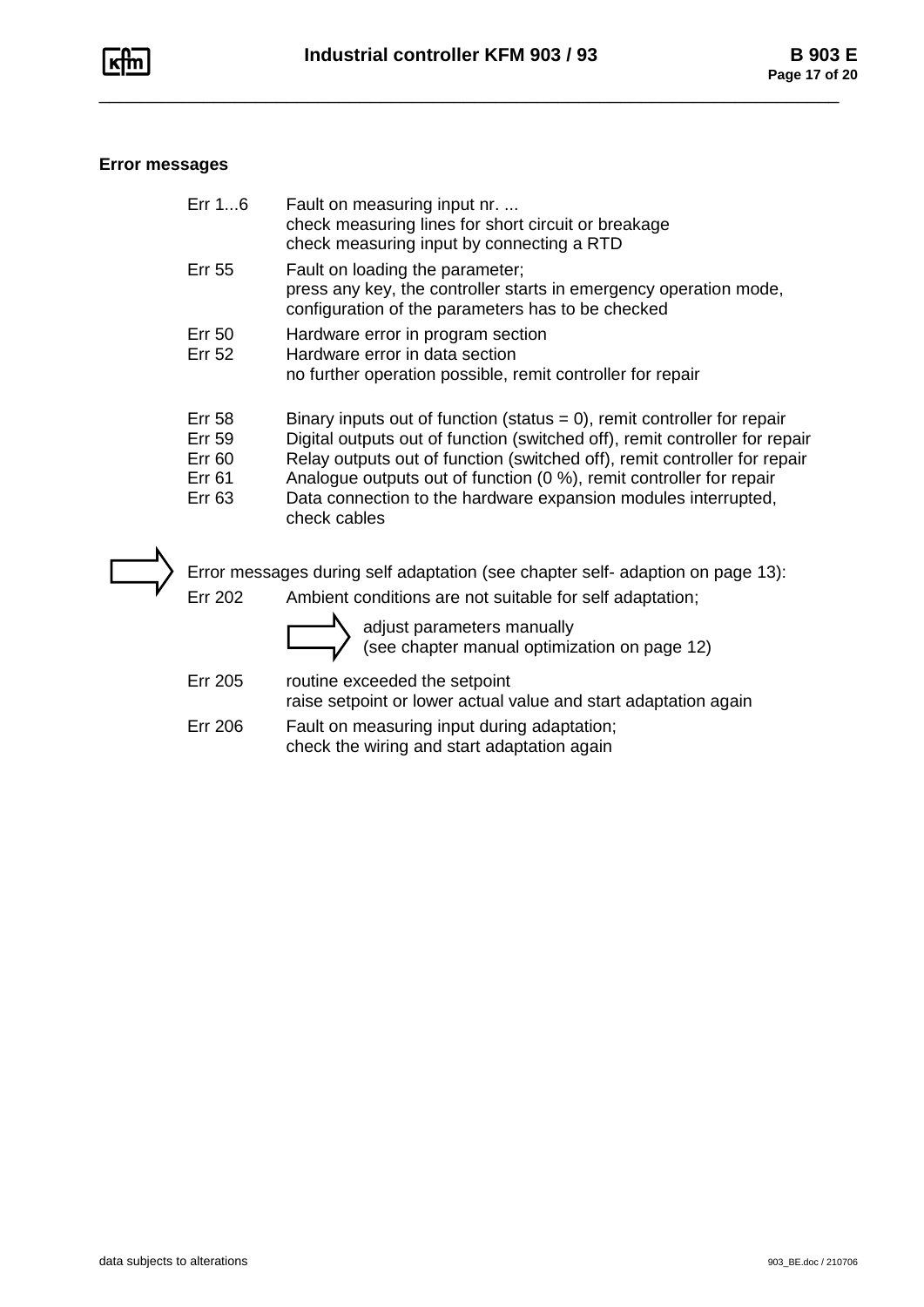## **Technical data**

*(depending on type and version)*

### **Characteristics**

Parameter-level, code locked. pre adjusted on customer´s demand.

Proportional band Xp: 0,1...999,9 % Integral action time Tn: 0,0...999,9 min Rate time Tv: 0,0...99,9 min Sensitivity of response Xsh: 0,1...1,0 % Travel time of the actuator Tm: 6...600 sec Switching frequency cy: 2...120 sec Function characteristics: direct / inverted Switching interval SA(add. contacts):0..100,0 K Switching difference Sd: 0,1...100,0 K

### **Additional contact functions:**

As switching interval above and below setpoint or independent adjustable with own setpoint and measuring input or time dependent(daily-/ weekly switch. function), switching function adjustable

## **Measuring inputs:**

Pt100/standard signal, -200..+800°C/adjust.

Thermal element \* NiCr-Ni (K) 0..1200°C Fe-CuNi (J) 0..900°C, PtRh-Pt (S) 0..1700°C

Remote resistance transmitter  $*$  0...100/1000 $\Omega$ *\* = option*

### **Ranges:**

Pt 100: -200..+800°C, switchable to °F, standard signal: Display adjustable -999 to 9999, setpoint range can be limited via menu

### **Binary inputs:**

Alternative for potential-free contacts or for external voltage 0 / 24V

### **Outputs:**

Relay with potential-free changeover contacts, switching power: 250V 2A incl. spark extinction (on the N.O. contact)

Continuous outputs 0/4...20mA, 0/2...10V  $(\text{load} \leq 500 \Omega)$ ,

Logic outputs 0/24V max. 40 mA, alternatively outputs with open-collector, max 24 V/100 mA

### **three- point step controller (inverted)**



### **stage controller (inverted)**



### **continuous controller**

single output double output



### **Installation dimensions:**



Form 96x96: L=150mm, B=92mm, H=92mm

### **Other data:**

Housing for panel mounting, 96 x 96 mm Power supply: 100..250 VAC, about 14 VA alternative 24 V AC / DC Protective system EN 60529: IP54 (terminals IP20) Permissible ambient temperature: 0...60°C Nominal temperature: 20°C Climatic category: KWF to EN 60529 Relative humidity <= 75 % yearly average, no condensation EMC: referring to EN 61326

### **Interfaces:**

Service interface KFM 2.0 RJ45 (socket)

USB- 2.0 Host plug type A (socket) für USBmemory stick, max. 100 mA



 see sheet 99s for additionally information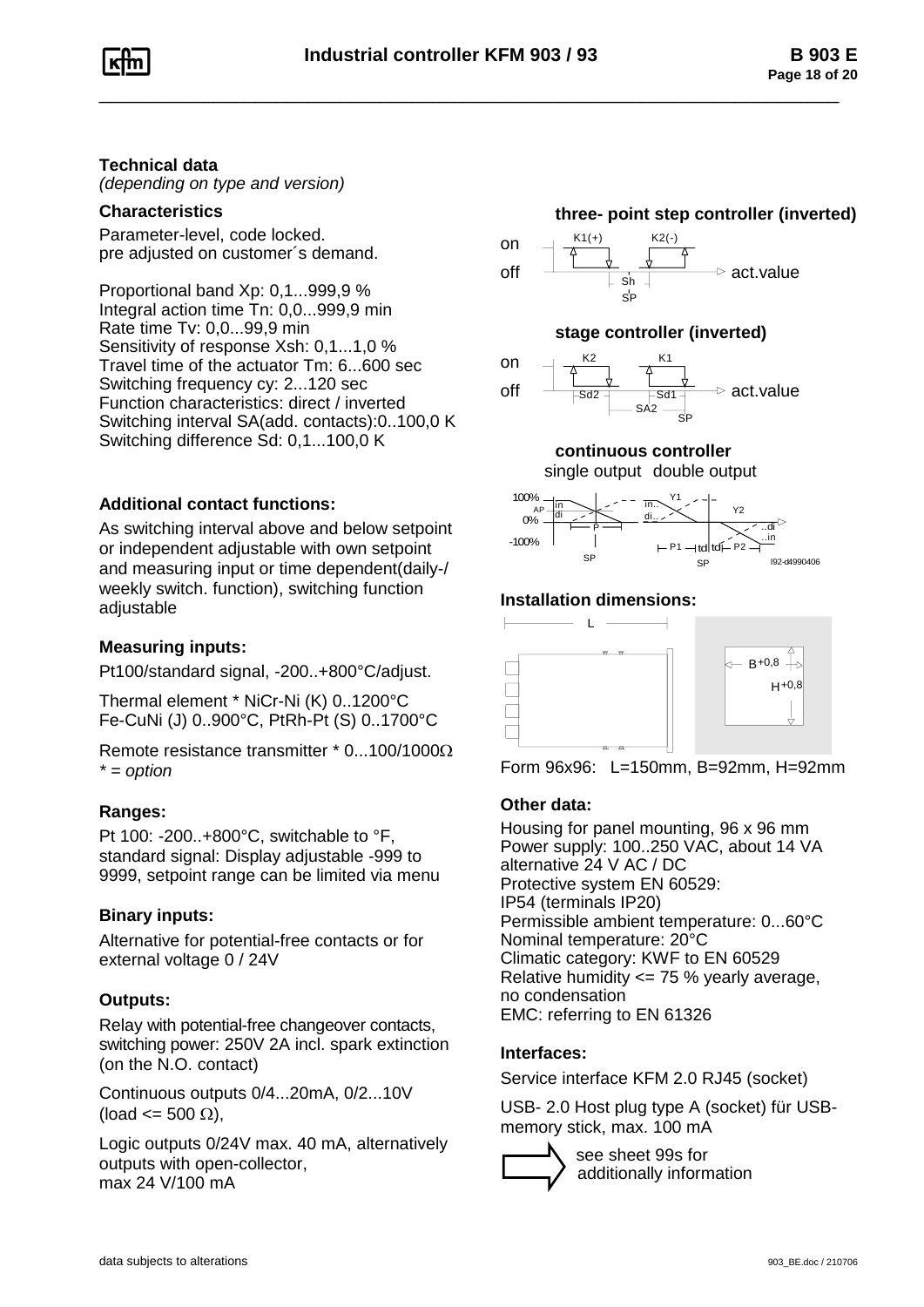### **Wiring diagram:**

Example, valid for each delivered controller is the wiring diagram on its casing only



**Wiring,** examples for input 1 and output 1 respectively:



#### **\*\* RC- element**:

The RC- element is a component to protect the relay contact in case of higher loads. The RC- elements must not be used w ith small loads, for example auxiliary relays (depending on capacity) or electronic burner managers (note the manufacturer´s instructions).

Depending on version, RC elements for external mounting are enclosed or internal RC elements are w ired on terminals for the selective connection (factory set: N.O. contact w ith RC element).